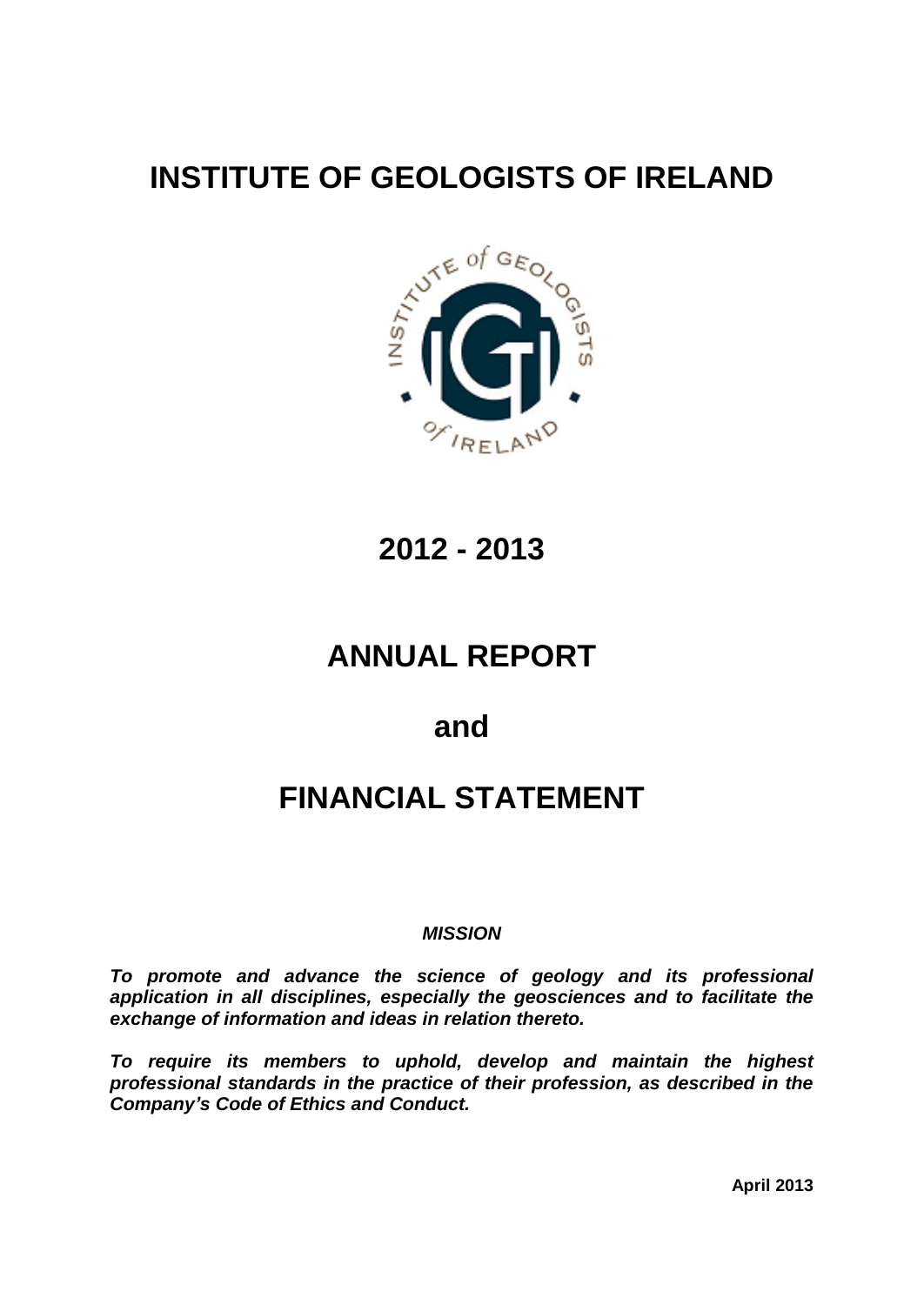

# **TABLE OF CONTENTS**

| 1              |                                                                     |                                                        |  |
|----------------|---------------------------------------------------------------------|--------------------------------------------------------|--|
| $\mathbf 2$    |                                                                     |                                                        |  |
| 3              |                                                                     |                                                        |  |
| 4              |                                                                     |                                                        |  |
|                | 4.1<br>4.2<br>4.3<br>4.4<br>4.5<br>4.6<br>4.7<br>4.8<br>4.9<br>4.10 | PROFESSIONAL INDEMNITY INSURANCE SCHEME FOR MEMBERS 17 |  |
| $5 -$          |                                                                     |                                                        |  |
|                | 5.1<br>5.2<br>5.3<br>5.4<br>5.5<br>5.6                              |                                                        |  |
| 6              |                                                                     |                                                        |  |
|                | 6.1<br>6.2                                                          |                                                        |  |
| $\overline{7}$ |                                                                     |                                                        |  |
| 8              |                                                                     |                                                        |  |
| 9              |                                                                     |                                                        |  |
| 10             |                                                                     |                                                        |  |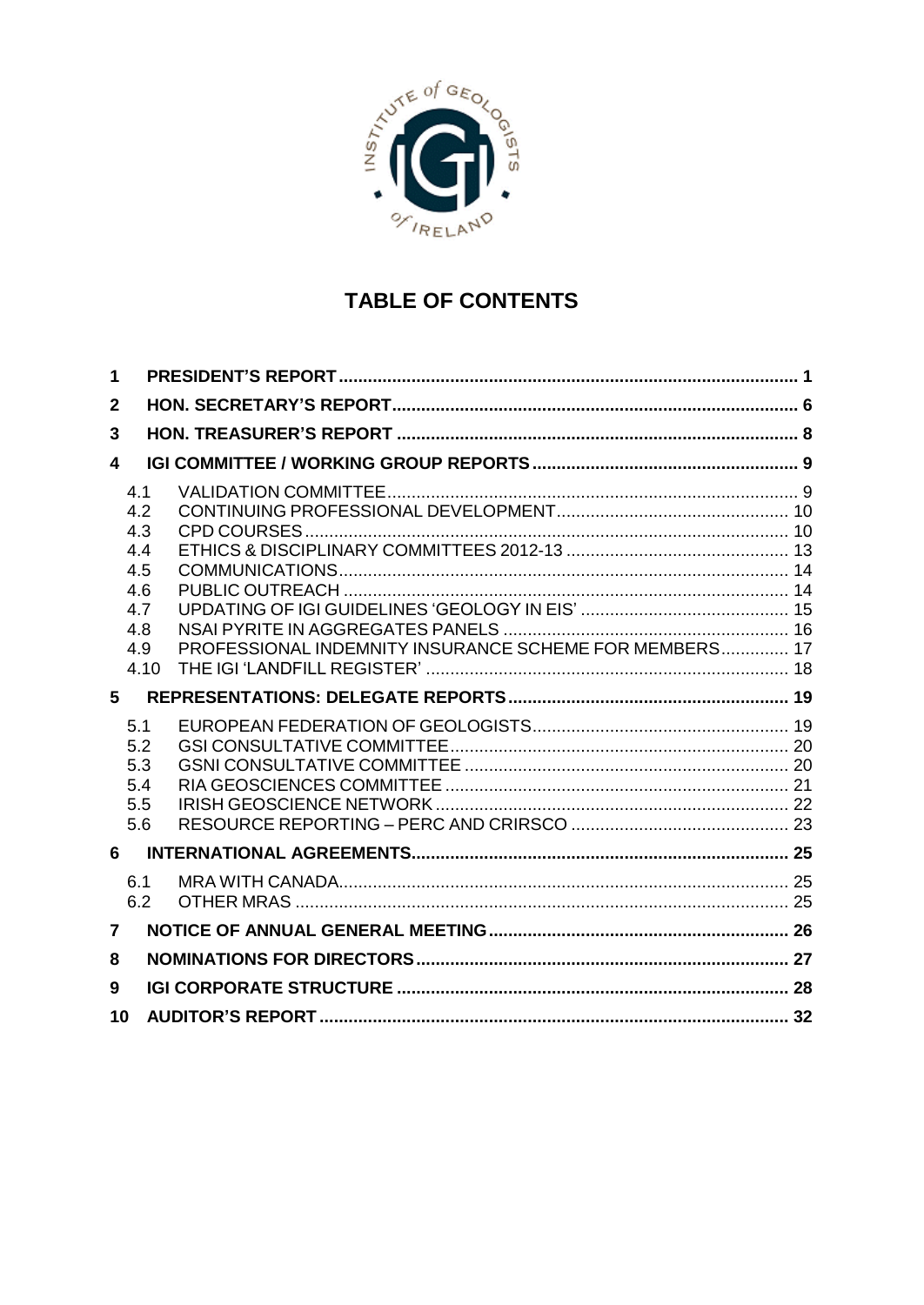# **<sup>1</sup> PRESIDENTí<sup>S</sup> REPORT**

# **IGI Board 2012-2013**

As the end of my Presidential term approaches, I have been reflecting on the role and the ongoing requirements for the development and recognition of our profession. The past two years have been extremely busy and rewarding, and we have managed to achieve a few major milestones in the Institute is development and recognition of our profession. The past two<br>years have been extremely busy and rewarding, and we have managed to achieve a few<br>major milestones in the Institute's develo of the Board, who continue to work voluntarily on behalf of our membership, in particular, Vice President Gerry Stanley; Honorary Secretary Jonathan Derham; Treasurer Barry Balding and Board Members Andy Bowden, Marie Fleming, Ric Pasquali, Bruce Misstear, Paul Gordon and Jim Hodgson, respectively.

Susan Pyne and Ethel Stringer have continued to support the Administration and Accounting functions, while Eamonn Kelly, as Webmaster, has continued to update and build our Susan Pyne and Ethel Stringer have continued to supp<br>functions, while Eamonn Kelly, as Webmaster, has<br>website <u>[www.igi.ie](http://www.igi.ie)</u> – many sincere thanks to them.



**The IGI Board and Office Staff 2012-2013**

**L-R:** Ethel Stringer, Jonathan Derham, Jim Hodgson, Marie Fleming, Deirdre Lewis, Barry Balding, Paul Gordon, Ric Pasquali, Susan Pyne, Gerry Stanley (absent from photo, Bruce Misstear)

The IGI welcomes the continued support of our sponsoring bodies, the Irish Mining & Quarrying Society (IMQS), Geophysical Association of Ireland (GAI), Geotechnical Society of Ireland (GSI), Irish Association for Economic Geology (IAEG) and the International Association of Hydrogeologists (Irish Group; IAH). Also, we are indebted to SLR Consulting and Golders for hosting monthly meetings and the Geological Survey of Ireland (GSI) for hosting the annual AGM. These supports play a critical role in the sustenance of the Institute is the most<br>and Golders for host<br>hosting the annual *I*<br>Institute's affairs.

The Institute has left its long-standing base this year, as the UCD School of Geological Sciences happily expands its teaching and research facilities, and we thank UCD for its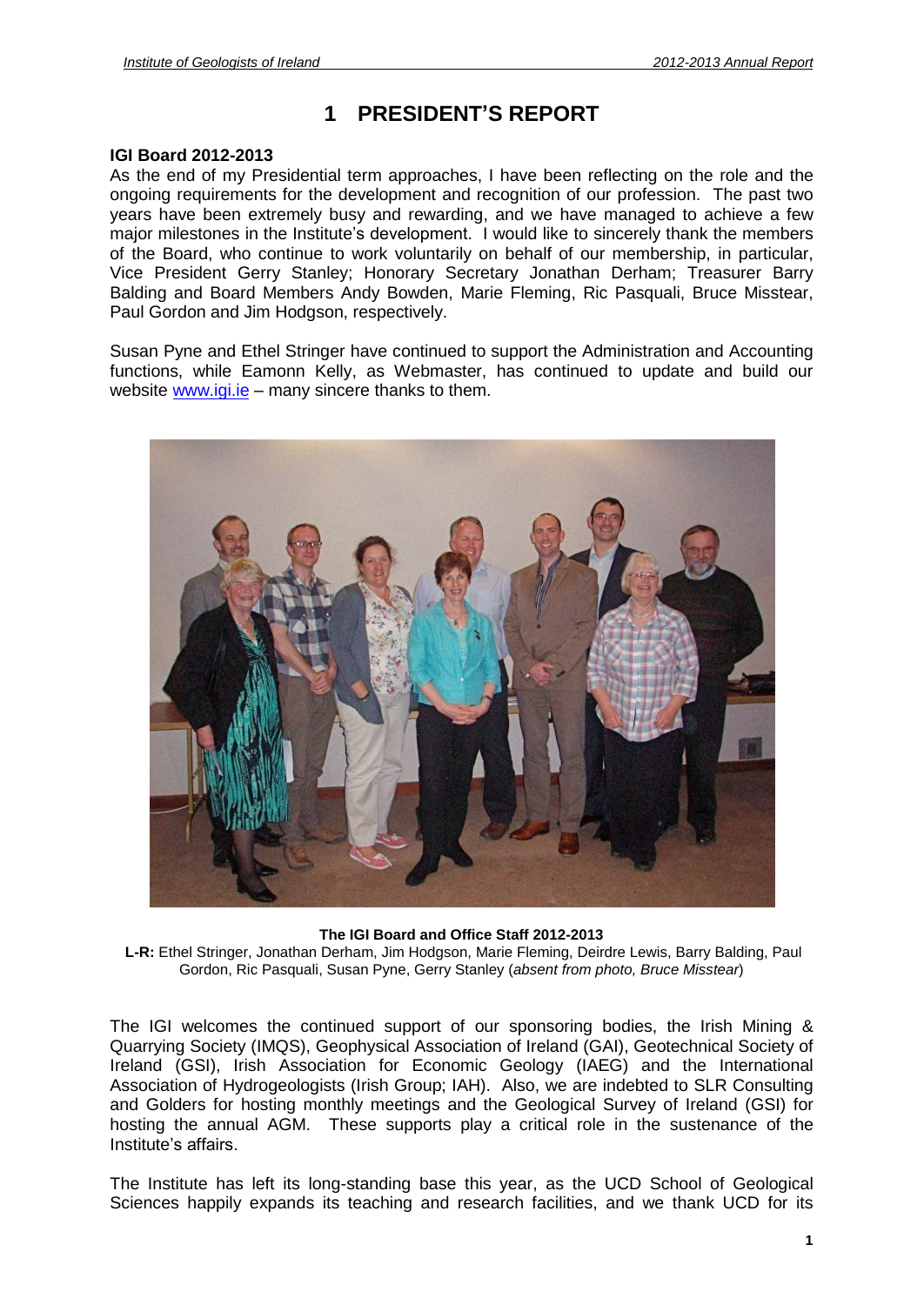years of support in hosting the IGI office. The IGI is actively exploring a number of options for the location of the new office, and we look forward to resolving this matter in the very near future.

Many of our members actively contribute to the IGI's work, through the Standing Committees and Working Groups in the varied fields of accreditation and validation; ethics and disciplinary matters; development of technical guidelines and policy; corporate governance; European and international affairs; public advocacy and outreach, for which support the Board is extremely grateful.

# **Highlights of 2012-13 Term**

On the international front, the Board is delighted thatin March 2013, the IGI concluded our **Mutual Recognition Agreement (MRA)** with our colleagues in Geoscientists Canada, following lengthy due diligence procedures by both parties on geoscience education, codes For conduct and continuing professional education (CPD), as well as mutual fast-tracking<br>arrangements for membership of the corresponding organisation. We plan to host a formal<br>'signing ceremony' in early May 2013, when th arrangements for membership of the corresponding organisation. We plan to host a formal Professor Greg Finn, will be visiting Ireland, to mark this major milestone for both organisations. Our MRAs with the UK, South Africa, USA and Australia continue to operate successfully. The importance of maintaining these MRAs, based on continuing professional given the international nature of geological practice and the mobility of IGIís membership. development (CPD) and ethically good professional practice cannot be underestimated, given the international nature of geological practice and the mobility of IGI's membership.<br>A major review of the *IGI's Articles of Association* was undertaken this year, following

discussions at the 2012 AGM. The review set out to ensure consistency of the original articles coupled with voted changes in articles over the past thirteen years at AGM time; due to progressive changes, some articles were anachronistic, while others were contradictory. It was agreed by the Board to approve and update the layout of the Articles of Association to provide clarity and consistency, without changing the essence of the founding articles. A draft version of the proposals will be circulated for perusal in advance of the May 2013 AGM, and will be presented to the membership at the AGM for discussion and approval.

Another major achievement of the year has been the finalisation of the revised IGI, entitled **Guidelines for the Preparation of Soils, Geology and Hydrogeology Chapters of Environmental Impact Statements***í*. <sup>A</sup> voluntary Working Group, chaired by Catherine Buckley PGeo, was established to devise a new risk-based methodology for the consideration of a range of geosciences in EIS, reflecting major changes in Irish and EU legislative, technical and environmental requirements since the previous IGI Guidelines were published in 2002. The underlying principle is that the revised Guidelines could inform both our members and also planners. Following significant expert feedback, the Guidelines are now complete and ready for publication. Our sincere thanks to the members of the Working Group for their commitment and diligence in delivering this complex piece of work.

In September 2012, the Environmental Protection Agency (EPA), in response to evolving EU requirements, sought clarification on the expertise of professionally qualified geoscientists (PGeo) to carry out hydrogeological assessments of historical landfill sites. The IGI, in response, convened an expert Working Group chaired by the President, which canvassed our membership to self-nominate those with the requisite qualifications and experience to be response, convened an expert Working Group chaired by the President, which canvassed<br>our membership to self-nominate those with the requisite qualifications and experience to be<br>entered to a dedicated register of '**Profess our membership to self-nominate those with the requisite qualifications and experience to be entered to a dedicated register of 'Professionally Qualified / Competent Persons to carry out Hydrogeological Assessments at His** Fourthead to a dedicated register of '**Professionally Qualified** / **Competent Persons to carry**<br> **Out Hydrogeological Assessments at Historical Landfill or Contaminated Sites'** – or<br>
The IGI Landfill Register'. Each nomina and defined procedures by the Working Group to validate the first batch of proposed candidates by December 2012. This has resulted in c. twenty-nine professionally qualified IGI members (PGeo or mutually recognized equivalent such as CGeol)) being entered to the 'Landfill Register' by April 2013. The Register is currently updated on a monthly basis to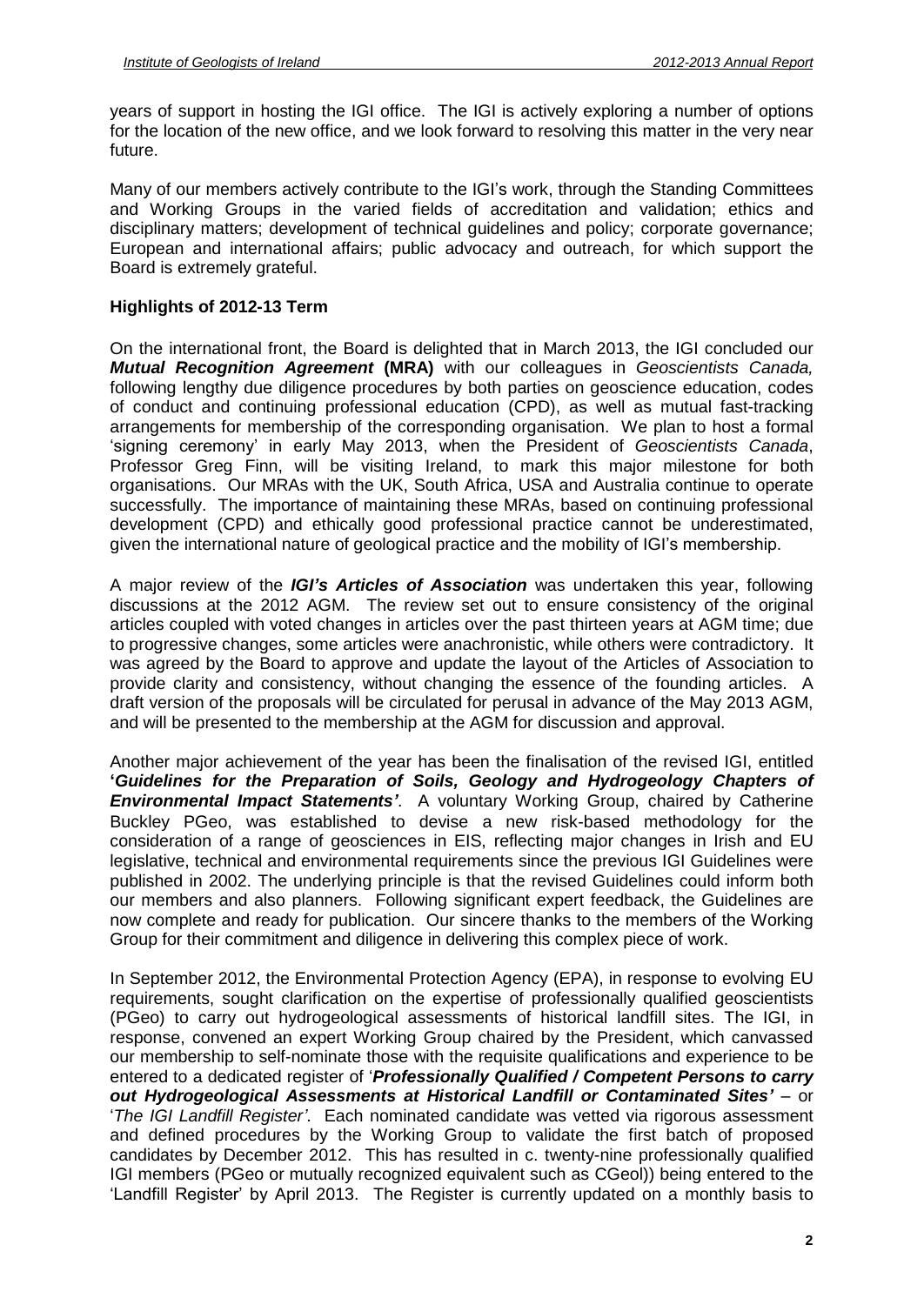facilitate new entrants, and will be updated on a quarterly basis from 2014 onwards. Only those who have been so validated and in receipt of an official IGI letter of verification, may work on behalf of the local authorities and EPA in hydrogeological assessment of historical landfill sites in Ireland.

Unfortunately, some nominated candidates, who are active members of the IAH and who randments are the requisite.<br>Unfortunately, some nominated candidates, who are active members of the IAH and who<br>have the requisite experience, cannot be entered to the 'Landfill Register' as they are not members of the IGI (or mutually recognised equivalent such as Geol. Soc. London), and thus have the requisite experience, cannot be entered to the 'Landfill Register' as they are not would urge such candidates to apply for membership of the IGI forthwith. See are not 'professionally qualified' (PGeo, or mutually recognised equivalent e.g. CGeol). We would urge such candidates to apply for membership of the IGI forthwith. See <http://www.igi.ie/cpd-and-training.htm> for details on

The **Irish Geoscience Network** (IGN), convened by the IGI, was formed in early 2012 to provide a unitary forum for communication and sharing of ideas and resources, and a Geo Calendar of Events [http://www.igi.ie/events\\_calendar.htm](http://www.igi.ie/events_calendar.htm) has been established to co-inform planning and promotion of events. Our second annual meeting was held on 13<sup>th</sup> February Calendar of Events http://www.igi.ie/events calendar.htm has been established to co-inform<br>planning and promotion of events. Our second annual meeting was held on 13<sup>th</sup> February<br>2013, with executive representatives from I GAI, and GSI), and the Irish Geological Association (IGA), Earth Science Ireland (ESI), Royal Irish Academy Geosciences Committee (RIAGC), Mining Heritage Trust of Ireland (MHTI), Irish Quaternary Association (IQUA), Speleological Union of Ireland (SUI), and Geothermal Association of Ireland (GAI). Members of the Geological Survey of Ireland (GSI), Geological Survey of Northern Ireland (GSNI) and Museum of Natural History (MNH) were also in attendance. Each of the four main geology teaching universities (UCD, TCD, UCG, UCC) was also invited to participate, as well as the Soil Science Society of Ireland (SSSI).<br>This year's IGN forum discussed matters of advocacy, course accreditation, events planning

and potential administrative support for the smaller voluntary bodies by an expanded IGI function. We reviewed successful outreach models in Northern Ireland and will be working to develop such an approach in ROI. Geoscientific matters of current public interest, such as priorition. We reviewed successful outreach models in Northern Ireland and will be working to<br>develop such an approach in ROI. Geoscientific matters of current public interest, such as<br>pyrite in aggregates and hydraulic fr in the public domain with a more unified approach. The IGN may examine more active engagement of IGI and IGN members as development / outreach volunteers.

**Continuing Professional Development (CPD):** As part IGIís ongoing commitment to CPD, three well-attended technical courses were held during the current term on Risk Management in the Geosciences: Principles and Practice (Tipperary, October 2012); Professional Development Seminar for Hydrogeologists (TCD, November 2012, aimed at aspiring as well as practicing hydrogeologists and run jointly by IGI and IAH; and finally, a weekend field course on Applied Geophysical Training (Galway, November 2012), run jointly by the GAI and IAEG, with field sponsorship by the IGI. The courses were very well attended, and a spectrum of courses reflecting the multi-disciplinary requirements of our members is planned through 2013/14. These courses are voluntarily organized by our Board members, to whom I am very grateful, and also to the many presenters for their informed contributions. Further details on each course are presented later in this report, and relevant course presentations are available on the IGI website at [http://www.igi.ie/cpd-and](http://www.igi.ie/cpd-and-)training.htm.

**IGI Representation:** IGI members continue to represent the Institute at regular consultative meetings of the Geological Survey of Ireland (Bruce Misstear), Geological Survey of Northern Ireland (John Kelly), and the Royal Irish Academy Geosciences Committee (Deirdre Lewis). Paul Gordon represents the IGI on the PERC Committee at European level.

The IGI continues to be an active National Association Member, as well as a National Licensed Body Member, of the European Federation of Geologists. The IGI is represented at the European Federation of Geologists by Andy Bowden and Marie Fleming, who have actively contributed to recent discussions concerning policy development, memberships,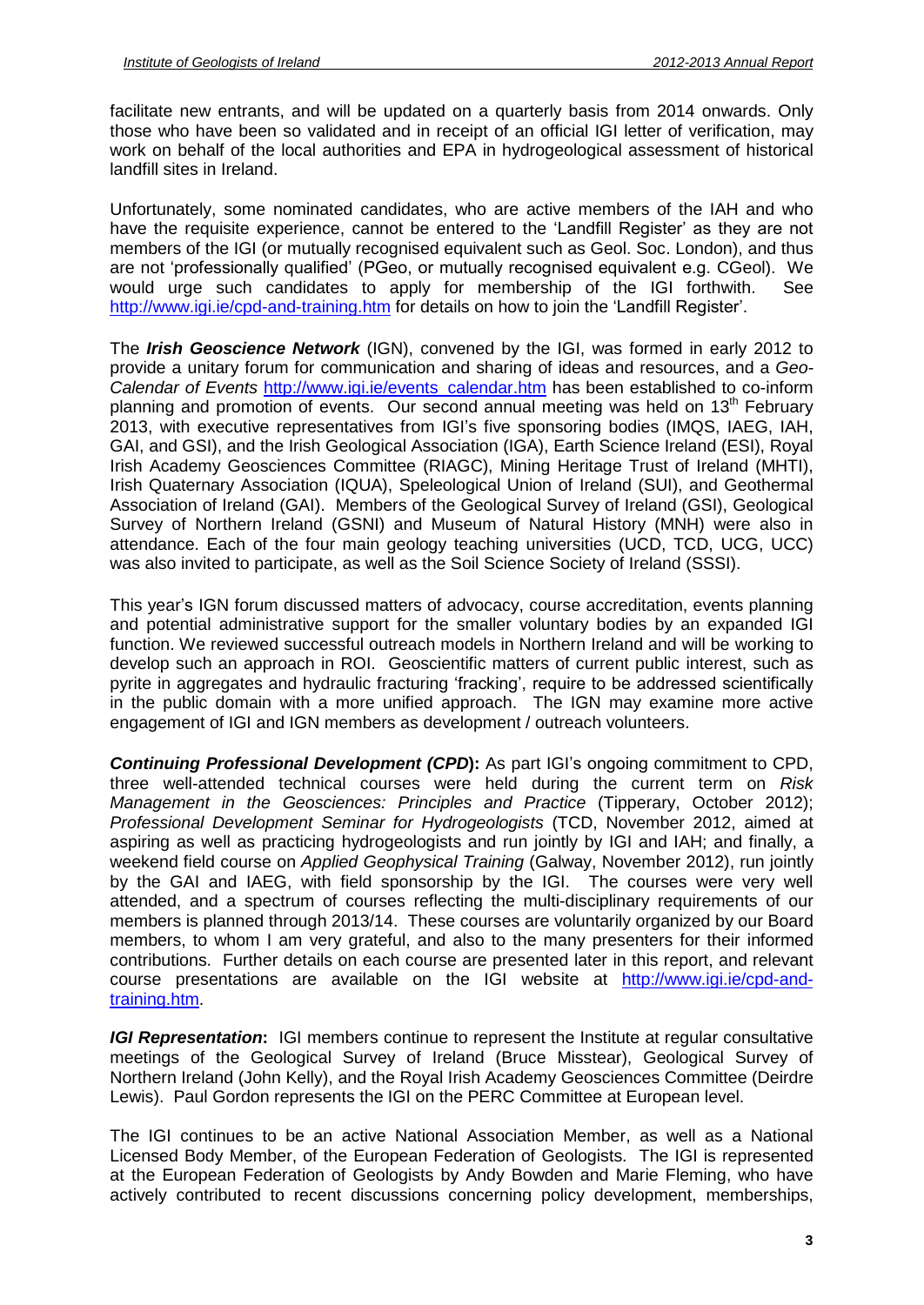engagement with the European Commission, as wellas attending EFG meetings in Europe throughout the year. Thanks must also go to Gareth Ll. Jones and Piers Gardiner who continue to offer their expertise to the Board on all matters European.

The IGI was represented by Marie Fleming at the Round Table meeting of the European Geosciences Union, a convening of the national geoscientific societies of Europe, at the General Assembly of the EGU in Vienna in April 2012 and again in April 2013.

As President of IGI, I was invited to chair the opening session at the 'Safe Cities' conference in Dublin Castle on 18 April 2012, pertaining to case studies from Europe in data management, groundwater, flooding control, contaminated lands, the SURGE project and related topics, in celebration of Dublin as EU City of Science 2012.

As President, I also participated, on behalf of IGI, in the *Introduction to the News Media for* related topics, in celebration of Dublin as EU City of Science 2012.<br>As President, I also participated, on behalf of IGI, in the *Introduction to the News Media for*<br>*Ireland's Geoscientists* event, which was held in the R

**Website**: The IGI website [www.igi.ie](http://www.igi.ie) continues to provide information to the membership and promote the Institute and its objectives. In particular, this year we have developed a shared Calendar of Events for all-island Ireland geological events and sister geo-organisations are asked to send details of upcoming events/ field trips/ lectures / courses to webmaster Eamonn Kelly at [ekelly@slrconsulting.com.](mailto:ekelly@slrconsulting.com) As mentioned above, this should be a useful planning tool for geo-organisations to avoid clashing of events.

**Newsletter:** The IGI publishes its quarterly Newsletter with articles and news on topical geological items of interest to the membership. Significant thanks must go to the outgoing editor, Marie Fleming, who has continued this vital communication with membership for the past few years. Articles are always welcome and can be .submitted to the upcoming Newsletter Editor (to be advised following the May 2013 AGM)

**Outreach:** Marie Fleming volunteered to join the GSI/ GSNI's 'Geology' Stand at the BT Young Scientist Exhibition in January 2013 to meet and interact with second level students. As ever, this was a fun-filled, high energy day and hopefully some of these budding scientists will join the ranks of the IGI in years to come.

**Advocacy:** The IGI continues to advocate on behalf of its members. In 2012-13, the IGI made written submissions on the following:

- National Consultation Paper on Contaminated Lands/Groundwater.
- National Consultation Paper on Establishment of a Public Water Utility
- Guidelines for National Geothermal Resource Characterisation
- EPA Terms of Reference on Research into Hydraulic Fracturing

• EPA Terms of Reference on Research into Hydraulic Fracturing<br>The IGI issued a press release following the publication of the official report by the 'Pyrite in The IGI issued a press release following the publication of the official report by the 'Pyrite in<br>Aggregates Panel' to the Minister for the Environment, Community & Local Government in July 2012. The report commented on the lack of training at university level for engineers on the issue of pyrite in aggregates, while the report almost entirely overlooked the role of geoscientists. The IGI press release asserted that geoscientists receive significant petrographical training at third level, and could validly contribute to the assessment of suitability of aggregate sources. As it turns out, civil engineering students in UCD also receive petrographical training on assessment of aggregates through the School of Geological Sciences, a matter that was also overlooked by the report of the Panel.

In the event, IGI members John Kelly, Billy O'Keeffe and Gerry Stanley, are active on two of the National Standards Authority of Ireland (NSAI) inter-disciplinary panels pertaining to Pyrite in Aggregates, to produce agreed national specifications and standards focused on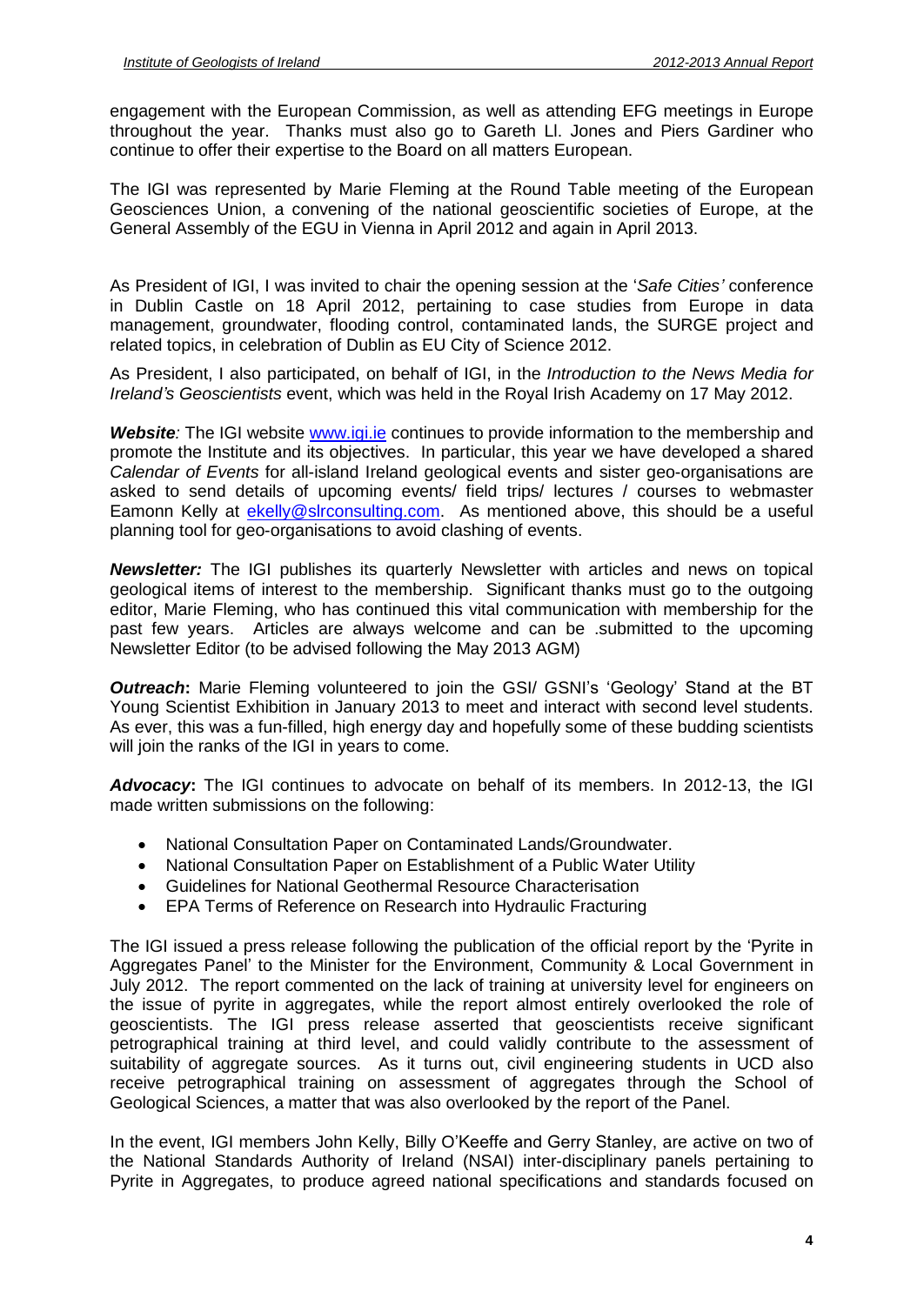acceptable levels for pyrite in aggregates and several other parameters including argillaceous content.

Additionally, IGI members, in particular Gareth Ll. Jones, continue to engage with the media on scientific facts pertaining to hydraulic fracturing (fracking) for non-conventional shale gas and represented the IGI at the inter-parliamentary Stormont Assembly discussion on the matter in September 2012. Gareth spoke to a Royal Irish Academy Information Symposium for politicians and policy makers on 'fracking' i matter in September 2012. Gareth spoke to a Royal Irish Academy Information Symposium

The IGI made a number of written submissions to both the Minister and Minister of State respectively at the Department of Communications, Energy and Natural Resources concerning the retirements of senior staff at the GSI and the need for permanent replacements as a matter of urgency. We were delighted that the role of Director of Geological Survey of Ireland has now been filled, and congratulate Koen Verbruggen PGeo, the new Director, on his recent appointment.

**News of Members**: I would like to offer our sincere sympathies to the family of our friend and geological colleague, George Emo, on his recent passing in February 2013. George was an excellent geoscientist and very popular in both geological and rugby circles; he will<br>be remembered fondly, as evidenced by the huge attendance at his recent funeral. The<br>moving rendition of the Limerick anthem *'Th* be remembered fondly, as evidenced by the huge attendance at his recent funeral. The forgotten by those who heard it for a long time to come.

The Board of the IGI considered that we should develop some form of regular and official recognition of outstanding contributions to the geosciences through an award, as is standard among similar professional organisations. Thus, following much discussion on the manner of such an award, the Board agreed that the outgoing President of the IGI will nominate a geoscientist of outstanding merit to receive the biannual **Medal of Honour** as the **President** is a ward, the Board agreed that the outgoing President of the IGI will nominate a geoscientist of outstanding merit to receive the biannual **Medal of Honour** as the **President's Award**. As the outgoing Preside **Example 19 September 19 September 19 September 19 September 19 September 19 September 19 September 2013 President's Award. As the outgoing President, I am really delighted to nominate the indefatigable polymath <b>Gareth LI** given, and continues to give, unstinting time, effort and enthusiasm to the systemic development of the IGI and the European Federation of Geologists, as well as his contributions to a range of geoscientific topics, including geology, micropalaeontology, petrography, speleology, karst, 'fracking' and geoth contributions to a range of geoscientific topics, including geology, micropalaeontology, petrography, speleology, karst, 'fracking' and geothermal energy. The IGI is delighted to congratulate Gareth on his nomination, and petrography, speleology, karst, 'fracking' and geothermal energy. The IGI is delighted to congratulate Gareth on his nomination, and will be presenting Gareth with the President's Award at a ceremony (details\* to be confir friends and colleagues are most welcome to attend. \*Details will be posted at a later date.

It has been my great pleasure to work with the members of the IGI Board, a committed and energetic group of geoscientists, over the past two years, and I wish the incoming Board every success in the ongoing development of the Institute.

Sincere thanks must go to all those members who give extensive personal time to represent the IGI at Board level and at various conventions at home and abroad, and to those who participate voluntarily on working groups and committees in their own time. Such inputs ensure the continued, membership-led ethos of the IGI and contribute to its strength.

**EurGeol Dr Deirdre Lewis PGeo President, 22 April 2013**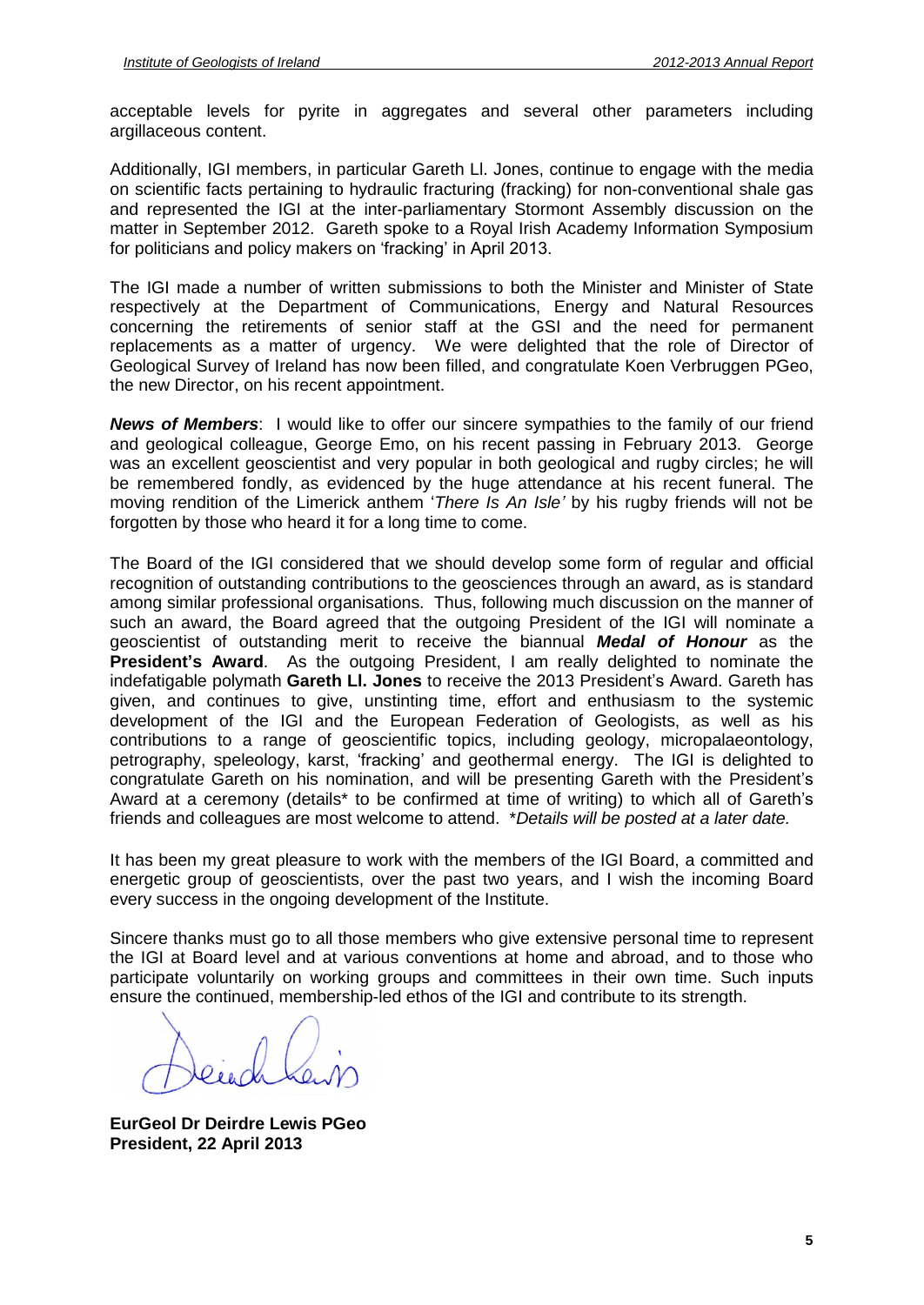# **<sup>2</sup> HON. SECRETARYí<sup>S</sup> REPORT**

#### **2012 Annual General Meeting**

The 2012 Annual General Meeting (AGM) of the IGI was held on Wednesday 1st June 2012 at 7pm in the GSI Lecture Theatre, Beggars Bush, Dublin 4. The meeting was chaired by the IGI President, EurGeol **Dr Deirdre Lewis** PGeo. Minutes of the meeting have been distributed separately.

At the AGM the following were elected to the Board of the IGI to serve during the year 2012/2013:

| Dr Deirdre Lewis, President              | Andy Bowden, Board Member          |
|------------------------------------------|------------------------------------|
| Gerry Stanley, Vice President            | Prof. Bruce Misstear, Board Member |
| Dr Jonathan Derham, Honorary Secretary   | Riccardo Pasquali, Board Member    |
| <b>Barry Balding Honorary, Treasurer</b> | Paul Gordon, Board Member          |
| Marie Fleming, Board Member              | Dr Jim Hodgson, Board Member       |

# **Board Meetings**

The IGI Board met ten times in 2012/13 between the 2012 AGM and April 2013, on the following dates 23<sup>rd</sup> May (AGM), 26<sup>th</sup> June, 25<sup>th</sup> July, 12<sup>th</sup> September, 23<sup>rd</sup> October, 20<sup>th</sup> November, 18<sup>th</sup> December, 22<sup>nd</sup> January 2013, 26<sup>th</sup> February, and 26<sup>th</sup> March. At the time of writing, one further meeting is scheduled to take place in early May in advance of the 2013 AGM on 21<sup>st</sup> May 2013, comprising eleven meetings in all over the year. In addition the Board held a number of virtual meetings through electronic resolution and voting.

The number of meetings (out of ten to date) attended by Directors and Board Members was as follows: Deirdre Lewis (10), Gerry Stanley (8), Jonathan Derham (8), Barry Balding (7), Marie Fleming (7), Andy Bowden (7), Ric Pasquali (9), Paul Gordon (6), Bruce Misstear (8), and Jim Hodgson (8). Attendance at meetings is not a measure of the entire contribution of members, much of which is undertaken between meetings.

# **Membership**

As of the 1 April2013, there are 164 Professional Members (PGeo) of the Institute, 24 Members-In-Training (MIT), 4 Retired Members and 2 Associate Members. At time of writing there were 7 applications for PGeo status in hand. The figures demonstrate the continued and steady growth of the institute.

Four new Professional Members were elected during the year and 4 new Members-In- Training were elected during the year. No persons transferred to Retired status. One

member resigned during the year. Three members were unfortunately delisted in February 2013 for non-submission of fees and/or CPD. Notable were the presence of MITs in this delisting, which suggests that better mentoring of MITs working in professional organisations might benefit their continued engagement with IGI.

# **Secretaries Appreciation**

The Board is supported in their work by a large number of members in various committees, panels and working groups (refer section 4 of this report), which is gratefully acknowledged.

Members also represent the IGI with distinction on national and EU committees (GSI and GSNI consultative committees; Geology in EIS working group; National working group on Pyrite in engineering fill; PERC; EFG; etc). Members also contribute to the delivery of IGI training courses and workshops, and otherwise supporting the Board, this too is acknowledged. All Board Members attend committee meetings in their own time and at their own expense.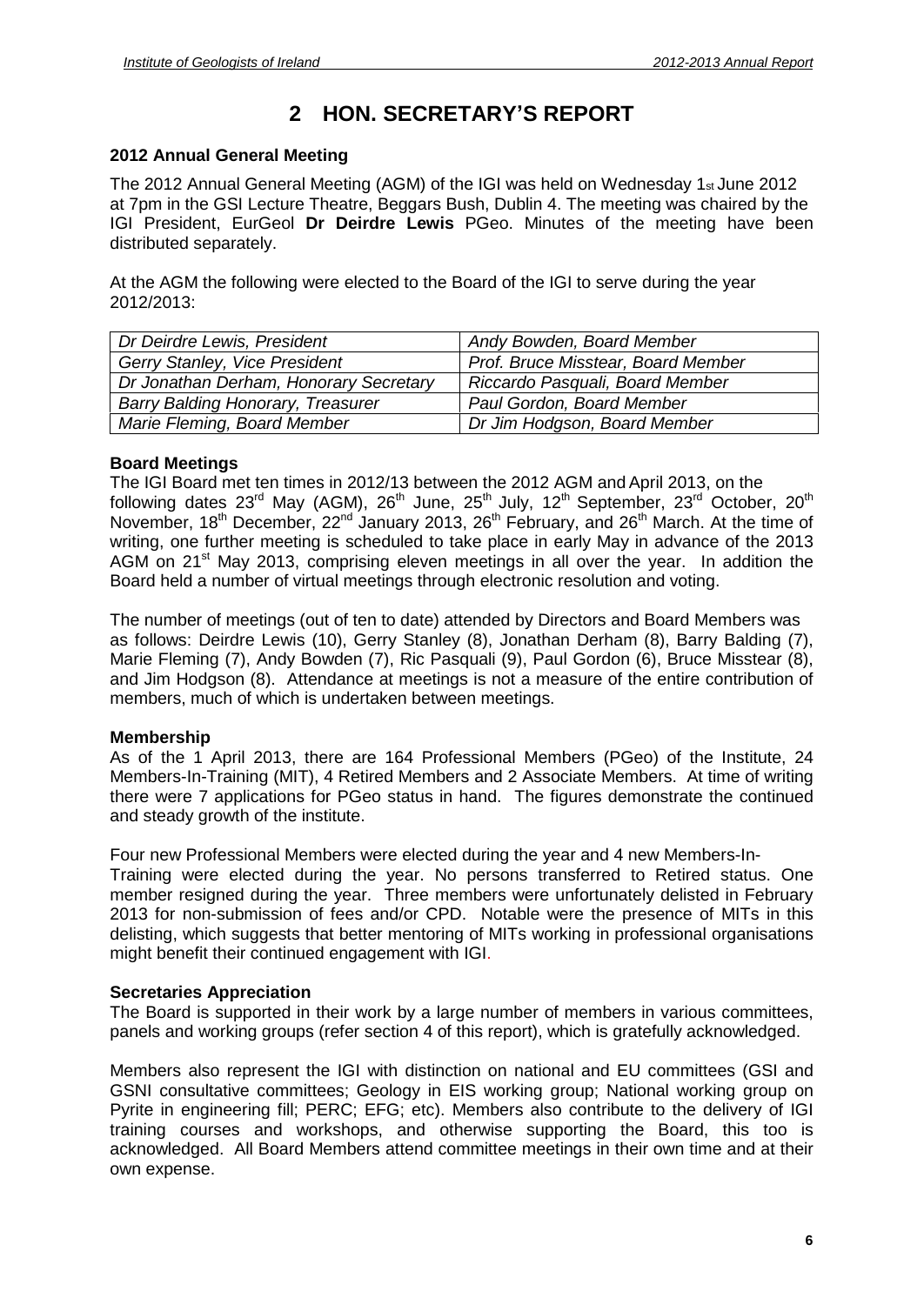On behalf of IGI, I would like to gratefully acknowledge the support of SLR Consulting in providing the Board meeting venue, as wellas Golder Associates Naas, and EPA Kilkenny, for similar on occasion.

The support of UCD Geology Department in hosting the IGI offices is also acknowledged. This arrangement came to an end in January 2013 due to expansion pressures at the Department. At the time of writing, the Board are actively pursuing a number of lines of enquiry in relation to securing a new 'home' for th Department. At the time of writing, the Board are actively pursuing a number of lines of

My role as Honorary Secretary is greatly assisted through the efforts of the IGI office staff, Susan Pyne & Ethel Stringer respectively, for which I am grateful. In particular, I wish to acknowledge the kindness of Susan and Ethel in accommodating the functioning of the office during the re-homing challenge.

The major issues coming before the Board in 2012/ <sup>2013</sup> are presented in the Presidentí<sup>s</sup> Report herein; however, as Honorary Secretary, and in relation to the business of the Board, there are a couple of further issues that merit mention. As reported last year, the committee and the IGI office spend a great deal of time dealing with matters associated with Members who do not submit their annual subscriptions and/or their CPD records. I repeat the message of last year that Members must address their professional responsibilities in a timely fashion, not only as a professional necessity, but also as a courtesy to your colleagues who volunteer to administer the Institute.

Secondly, I believe that IGI needs to make some long term plans to provide a permanent home for the Institute where we are not having to borrow space, and from where we could offer a comprehensive and better resourced service (members meeting rooms, IT services for visitors, etc). A building fund needs to be established, where solicited donations from geoscience companies (e.g. mining), any State support, and bequests from IGI members could be put. And without being morbid, if members could remember IGI when making wills, such a kindness companies (e.g. mining), any State support, and bequests from IGI members<br>could be put. And without being morbid, if members could remember IGI when making wills,<br>such a kindness could be remembered on a ro search for a 'home' could be gone on a roll of honour placed in the new office. IGI's<br>such a kindness could be remembered on a roll of honour placed in the new office. IGI's<br>search for a 'home' could be done on our own or such a kindness could be remembered on a roll of honour placed in the new office. IGI's search for a 'home' could be done on our own or perhaps more logically with other professional and non-professional 'sciences' bodies equivalent to Engineers Ireland. The incoming Board may wish to explore this possibility. Such an initiative is a long game and will span a number of Board cycles which represents a governance challenge; however a start has to be made.

**Dr Jonathan Derham PGeo Honorary Secretary**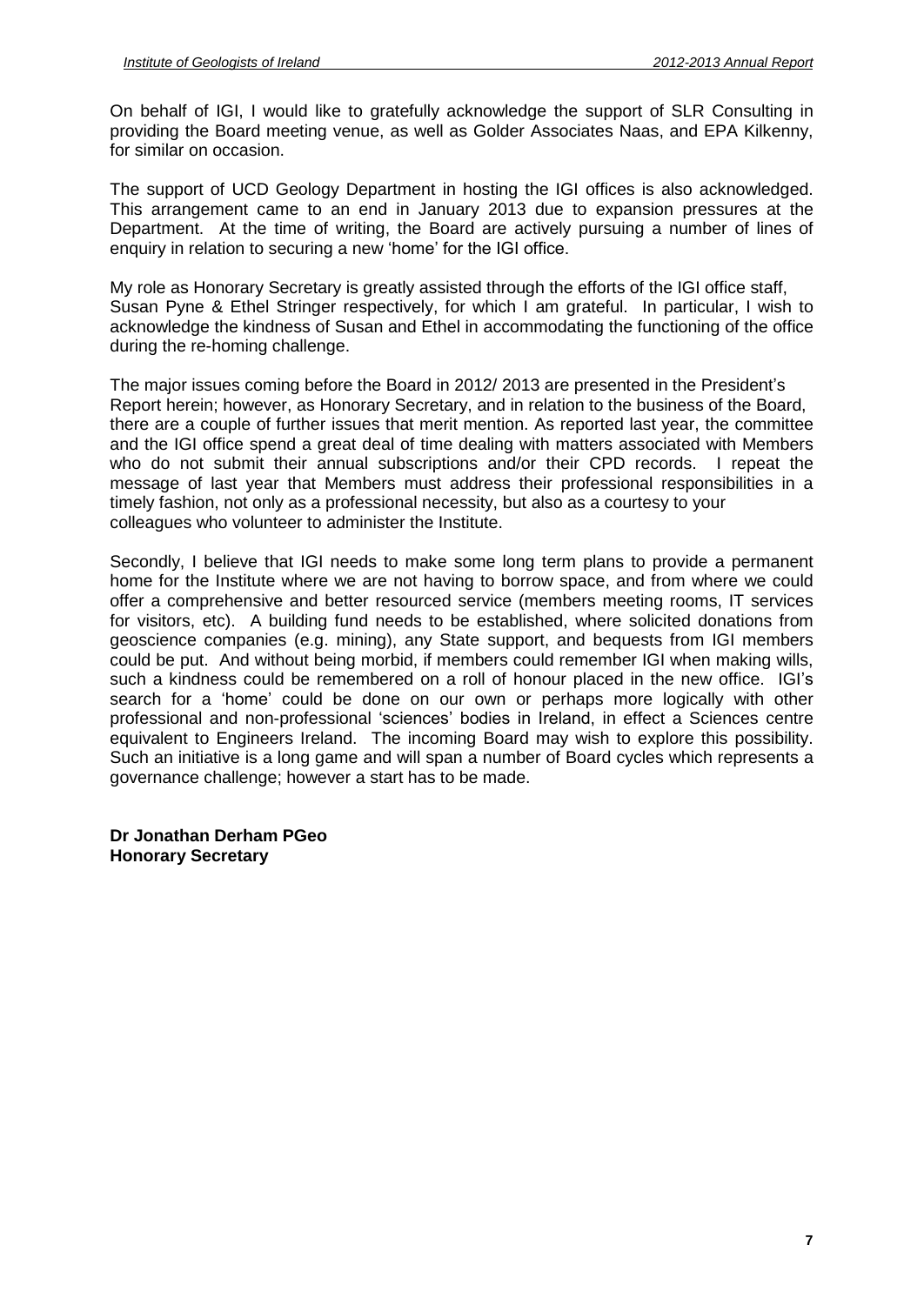# **<sup>3</sup> HON. TREASURERí<sup>S</sup> REPORT**

A copy of the 2012 Financial Statement for the IGI as prepared by Kieran Ryan & Co,<br>Chartered Accountants and Registered Auditors, is attached to the Annual Report. This is<br>the third year Kieran Ryan & Co. has audited the Chartered Accountants and Registered Auditors, is attached to the Annual Report. This is financial statement. I am glad to report that this firm have been very helpful and supportive throughout the past year. The financial statement reflects the Institute's financial position in the year 2012 to the 31<sup>st</sup> of

December. The Institute realised a deficit of €1,033 between its income and expenditure in 2012. This<br>The Institute realised a deficit of €1,033 between its income and expenditure in 2012. This

– coomsom<br>The Institute realised a deficit of €1,033 between its income and expenditure in 2012. This<br>figure excludes income receivable from interest on investments of €681, which when The Institute realised a deficit of  $\epsilon$ 1,033 between its income and expenditure in 2012. This figure excludes income receivable from interest on investments of  $\epsilon$ 681, which when included decreases the retained deficit figure excludes income receivable from interest on investments of €681, which when included decreases the retained deficit for 2012 to €352. This compares to a retained surplus of €5,291 in 2011.

Total income for 2012 including bank interest is  $\epsilon$ 33,761 versus  $\epsilon$ 34,113 expenditure for the year.

The forecast surplus of  $\epsilon$ 51 for 2012 was not realised due largely to an increase in expenditure during the year more than was forecast, particularly on course conference expenses.

The <sup>2013</sup> budget aims to meet the Instituteís day to day running costs from membership subscriptions and application fees. However, income and expenditure for 2013 is<br>conservatively predicted to have a deficit, primarily based on the inclusion of an allowance<br>for rental of office space ( $\epsilon$ 5,000) and the a conservatively predicted to have a deficit, primarily based on the inclusion of an allowance budget for the calendar year 2013 was approved at a Board meeting held on the 26<sup>th</sup> March 2013.

The Board will work assiduously to redress this predicted deficit through reduced office rental costs, increased income via courses and increased membership numbers.

**EurGeol Barry Balding PGeo Hon. Treasurer**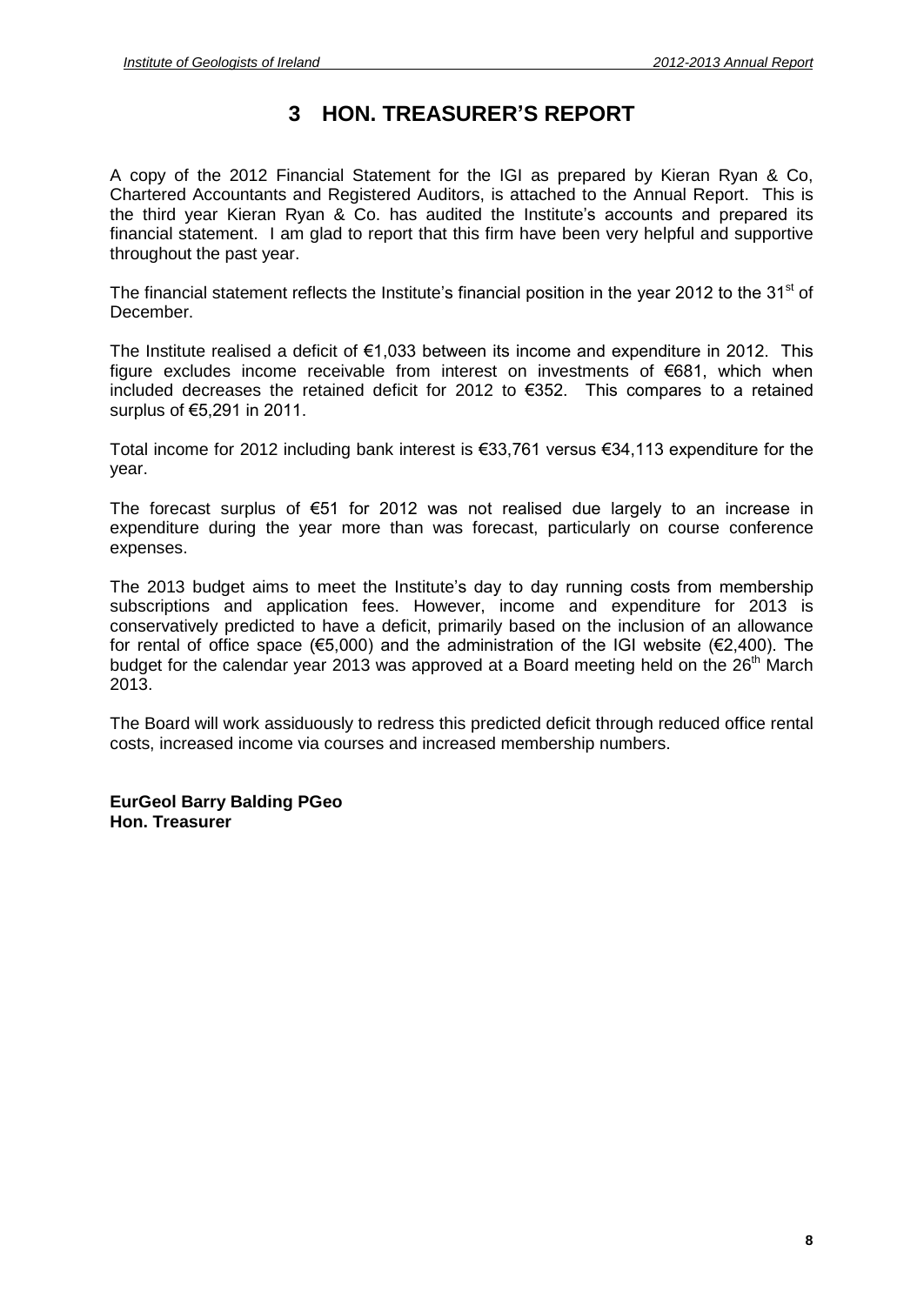# **4 IGI COMMITTEE / WORKING GROUP REPORTS**

Volunteers for each of the following IGI Committees are always welcome, so if you would like to participate, please contact the Honorary Secretary, or any Board member.

# **4.1 VALIDATION COMMITTEE**

The Validation Committee held three validation interview sessions during 2012.

On the 21<sup>st</sup> August 2012 a panel comprising Morgan Burke, Deirdre Lewis and Dave Blaney interviewed two candidates:

# **i) Andrew Murrells**

# **ii) Paul Henry**

The two candidates met the required educational and technical criteria and were recommended by the interviewing panel for acceptance as Professional Geologists.

On the 17<sup>th</sup> October 2012 a panel comprising Morgan Burke, Mark Conroy and Robbie Meehan interviewed two candidates:

# **i) Dave McDermott**

# **ii) Deirdre Larkin**

The two candidates met the required educational and technical criteria and were recommended by the interviewing panel for acceptance as Professional Geologists.

On the 11<sup>th</sup> December 2012 a panel comprising Morgan Burke, Deirdre Lewis and Dave Blaney interviewed two candidates:

# **i) Karel Maly**

# **ii) Roy Coates**

Both candidates met the required educational and technical criteria and were recommended by the interviewing panel for acceptance as Professional Geologists.

The Validation Committee has also recommended the re-admission of two resigned **i) Paul <sup>O</sup>íSullivan** members as Professional Geologists in 2012.

# **ii) Jenny Rush**

Both candidates had previously met the required education and technical criteria for acceptance as a Professional Geologist and had continued to work on a fulltime basis in geosciences since the time of their resignations.

Three applicants for the MIT category were approved by the Validation Committee in 2012:

# **i) Charlie Carlisle**

- **ii) Tara Leacy**
- **iii) Keith Byrne**

The mix and competence of candidates interviewed and assessed in the past year has demonstrated the varied disciplines in the IGI, extending from mineral geology, to hydrogeology, to environmental geology. The elected candidates are a welcome addition to the collective experience of IGI members.

# **EurGeol Morgan Burke PGeo Chair of the Validation Committee**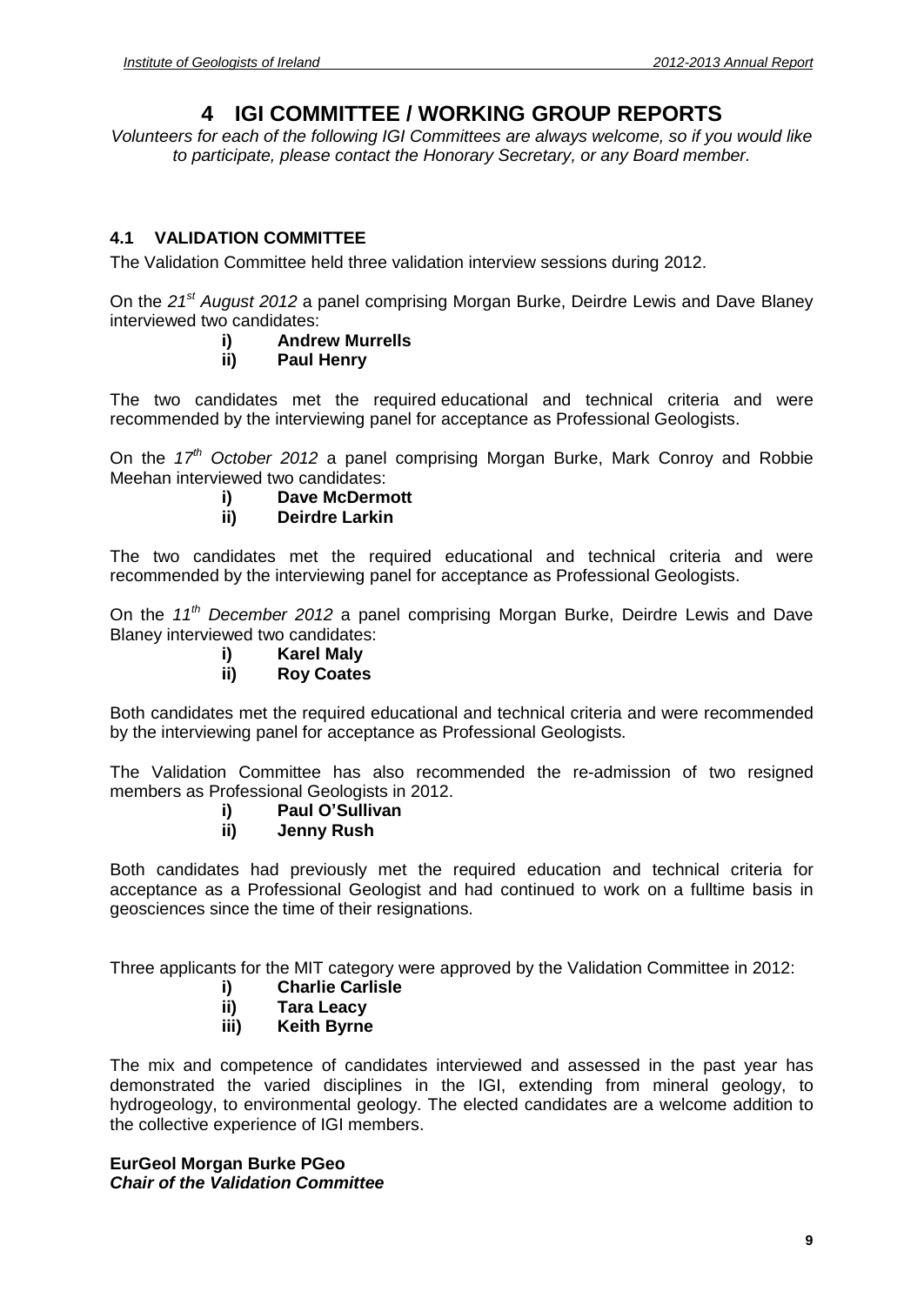# **4.2 CONTINUING PROFESSIONAL DEVELOPMENT**

The IGI's standing in the geological international community is very much dependant on the rigour and completeness of our Continuing Professional Development process. Our CPD process has been closely scrutinised by all the professional bodies abroad with which we have mutual recognition agreements and was found to be very sound, most recently through our successfully negotiated MRA with Canada. Mutual recognition is one criterion by which we may judge our process; another criterion is how our members find it.

The only method of judging how our members find the process is by noting how quickly the annual CPD returns come in and in the CPD Audit carried out on a random 25% of the returns.

The majority of our members submit their returns for each year by the end of April of the following year as required by our rules. As I write this report, half way through April 2013, we have received 70 CPD returns for 2012, but expect many more in the next two weeks. Unfortunately, there are members who do not submit their returns on time and these have to be chased up individually, a cumbersome process. In 2012, we had to take the onerous decision to de-list some members who had failed to submit their 2010 CPD returns. Whether In 2012, we had to take the onerous<br>decision to de-list some members who had failed to submit their 2010 CPD returns. Whether<br>it was the threat of de-listing or the slightly expanded definitions for 'informal activity', an small increase in allowable hours for this category that came into force in 2012, is unclear but it is with pleasure that I can report that all members had submitted their 2011 returns by early this year and no member was de-listed.

The CPD audit carried out each year on a random 25% of the returns is an absolutely necessary part of the process and is a requirement by other bodies for mutual recognition. The Audit committee is composed of two senior figures in the profession but from different specialities, for instance this year's committee is composed of a hydrogeologist and a minerals geologist. In the main it appears the CPD returns are being completed correctly and fairly; thus, only one member will need to be contacted and asked to improve their submission.

Thank you for your collaboration in this matter of CPD; it fundamentally underpins the integrity of the **PGeo** title conferred on professional members of the IGI.

# **EurGeol Andy Bowden PGeo**

# **4.3 CPD COURSES**

As part of the IGIís commitment to Continuing Professional Development, three technical courses were held in 2012, which are summarised below. Relevant course presentations are available on the IGI website at [http://www.igi.ie/cpd-and-training.htm.](http://www.igi.ie/cpd-and-training.htm) Further workshops and courses, to address the CPD needs of members, are planned through 2013-14. The details will be circulated in due course.

**Risk Management in the Geosciences: Principles and Practice Horse and Jockey, Co. Tipperary, 17 th October 2012**

A seminar on Risk Management in the Geosciences took place in the Horse and Jockey<br>Hotel on 17<sup>th</sup> October 2012. There were 17 participants who were treated to an excellent<br>exposé on a wide range of topics related to the s Hotel on 17<sup>th</sup> October 2012. There were 17 participants who were treated to an excellent

**Part I** of the seminar dealt with some of the principles of risk in a geoscientific framework. At the outset a mast cange of teptoch statest to the outgoot.<br>**Part I** of the seminar dealt with some of the principles of risk in a geoscientific framework. At<br>the outset Roger Olsen defined **risk** as "an uncertain future ev Part I of the seminar dealt with some of the principles of risk in a geoscientific framework. At<br>the outset Roger Olsen defined risk as "an uncertain future event which could adversely<br>affect the achievement of an organiza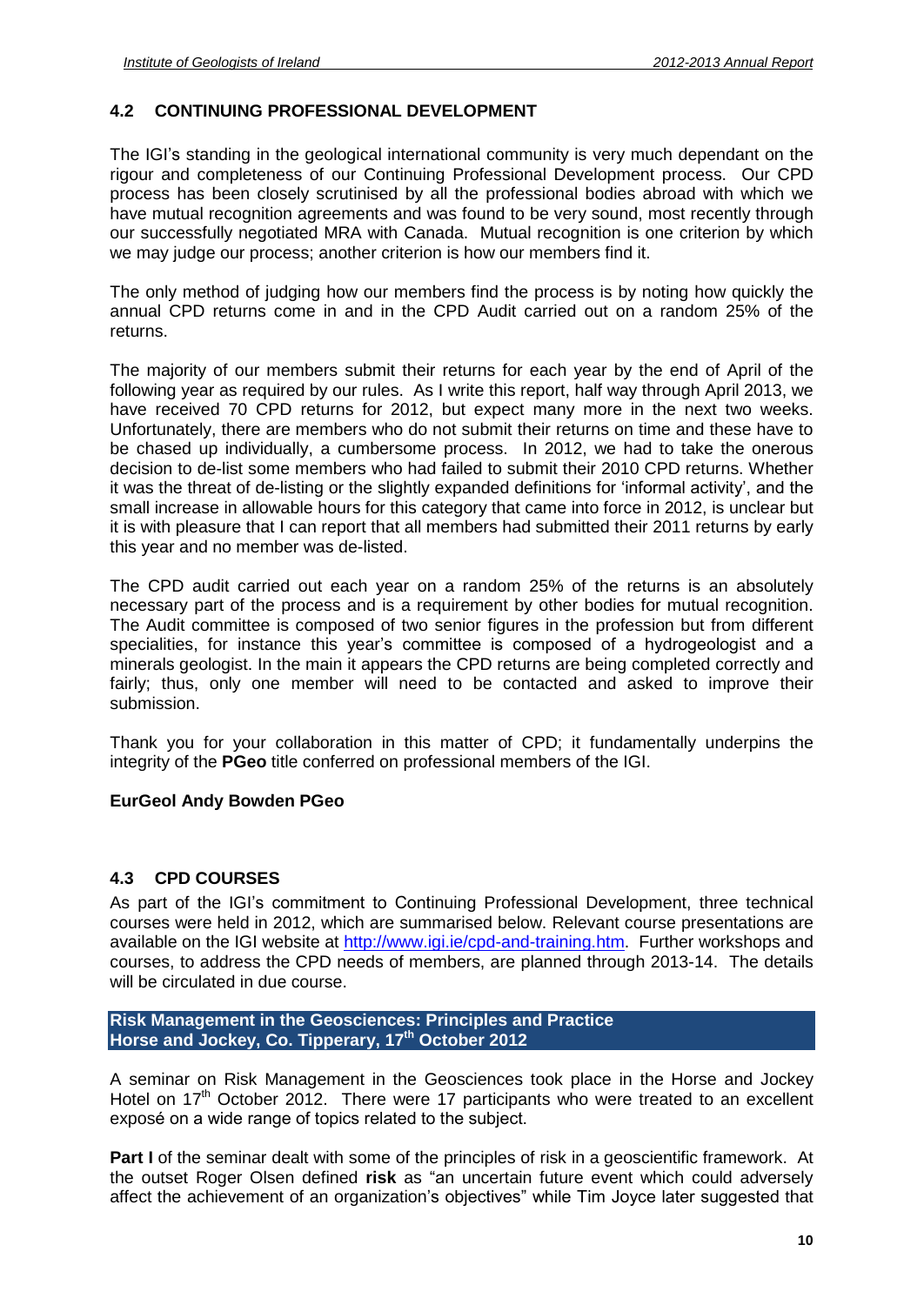a **risk** occurs when a hazard and people come together - where a **hazard** is a source of harm. Risk management was introduced as a topic which covered risk identification, mitigation (or control), monitoring and reporting. Risk can be considered in terms of **'likelihood** – **impact'** matrices or specifically in the<br>Risk can be considered in terms of **'likelihood** – **impact'** matrices or specifically in the

ending the construction measurement of "likelihood – impact' matrices or specifically in the<br> **Risk can be considered in terms of 'likelihood – impact' matrices or specifically in the<br>
environmental sphere a 'source – path** environmental sphere a 'source - pathway - receptor' paradigm. In the case of environmental risk assessment two scenarios are considered - Human Health (where both cancer and non-cancer risks are taken into account) and an ecological risk assessment is carried out.

Risk assessments can be qualitative, semi-quantitative or quantitative. The likely consequences of the risk largely determine which is performed with a quantitative risk analysis being carried out for risks that are considered to be severe.

Legislation, which in Ireland's case, largely originates from the European Community, has introduced a range of process which assists in identifying various types of risk and the appropriate action to be taken to deal with these risks. Dawn Keating explained Strategic Environmental Assessment (SEA), Environmental Impact Assessment (EIA) and Appropriate Assessment (AA). The latter is sometimes known as Natura Impact Statement (NIS).

**Part II** of the Risk Seminar consisted of the presentation of eight case histories which illustrated the principles outlined above.

A new term was introduced by Mike Schultz, residuals, which now commonly used for what is contained in **tailings management facilities**. Topics covered in the presentation included What are the risks?; some recent impoundment failures; typical deficiencies; short-term risk management; long-term risk management; rehabilitating existing impoundments; closure considerations; and finished with a view to what is likely to happen next.

Roger Olsen report on a human health and ecological risk assessment for the former mine site at **Avoca**, Co. Wicklow. He described the many issues at the site including site safety, water and rock spoil contamination, groundwater diffuse flow and heritage matters. He outlined the proposed remediation plan for the area which addressed all of the issues.

In **hydraulic fracturing (**commonly referred to as **fracking**) Roger Olsen drew attention a recent EC report on the topic. The main risks include high water usage, chemical usage, lower yields implies greater impacts per unit volume of gas produced, integrity of wells, spillages, site selection, toxicity of chemicals, transport risks, greater land take, air and noise emissions.

The issues relating to **quarries** were dealt with by Sean Moran. Sean referred to the various pieces of legislation which was written for quarrying directly and to those relevant pieces of legislation which cover quarrying such as the Planning Acts and the regulations issuing from them. He advised on issues arising directly from the quarrying activity and to ancillary activities at quarry sites such as asphalt plants.

**Flooding** risk was covered by Tim Joyce who told us that flooding is always a hazard. Tim emphasized that communication is key and that the role of the public is important in addressing flood risk. He also stressed the uncertainties that go with forecasts the need to explain these to the public – there are no absolutes. Tim also addressed risk from a health and safety point of view as well as from the project management perspective.

Mike Schultz stressed the importance of site investigations prior to the commencement of<br>tunnelling as surprises are what cause most the problems. In the tunnelling business the<br>adage is that "the party that is in the best **tunnelling** as surprises are what cause most the problems. In the tunnelling business the adage is that "the party that is in the best position to control the risk should be assigned the management of the risk". A risk register (defined as "a tabulation of identified risks and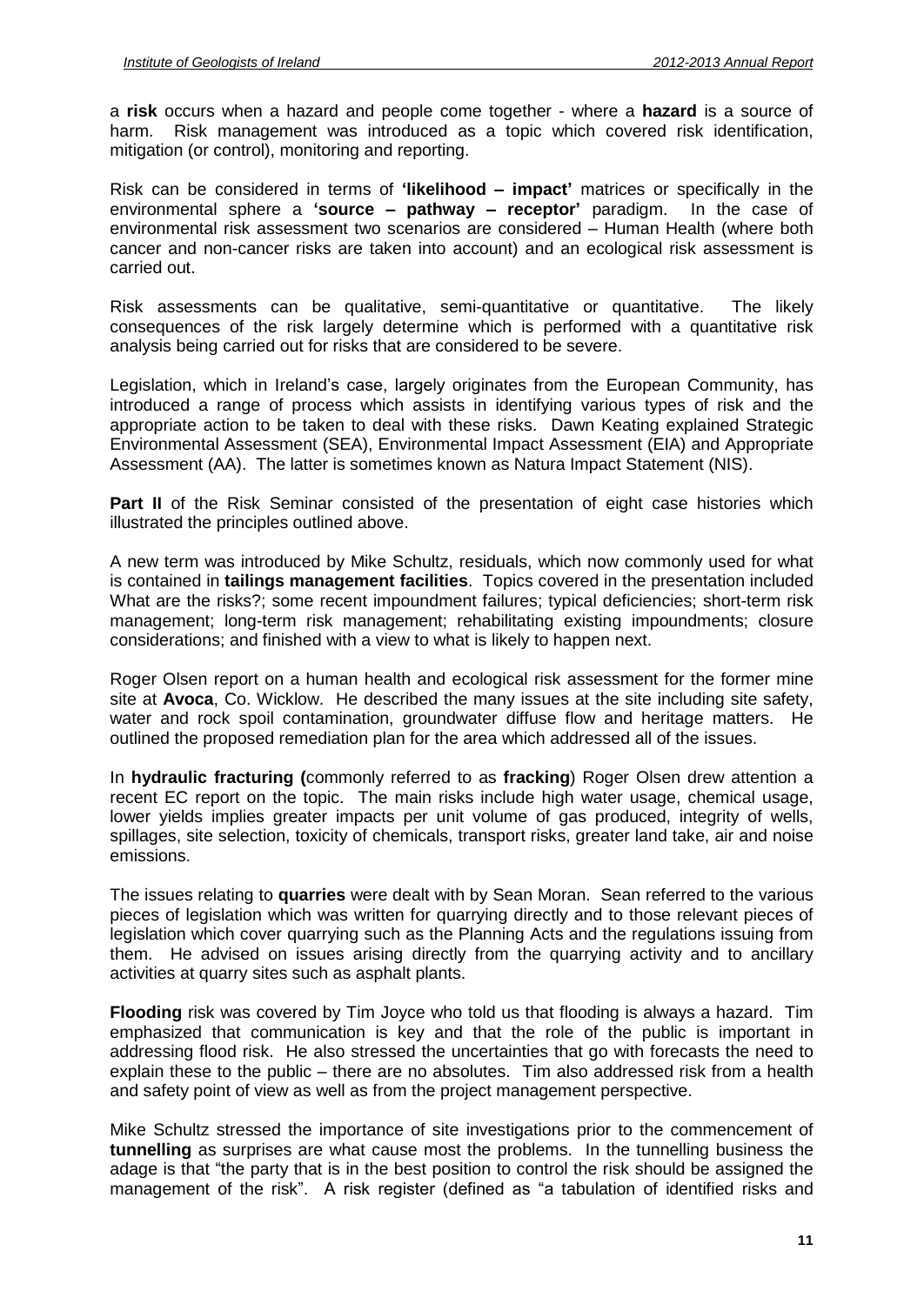tracking of actions taking to manager each risk") should be developed and experienced personnel are vital.

Dawn Keating presented on the planned tunnel for the outfall from the **Ringsend waste water treatment facility**. She explained the complex range of issues affecting the location of the outfall and addressed topics from the Geological Site Investigation through the supporting studies to the actual Environmental Impact Assessment process.

In the final presentation Henning Moe spoke about **discharges to groundwater** in the context of the requirements of the Groundwater Quality Objectives (S.I. No. 9 of 2010). Both direct and indirect discharges were discussed, the three tier system of assessment was described and risk mitigation measures.

During discussions, of which there was plenty, the use of language came up several times. For example, the description of an impact as 'disastrous' etc. There was no universal

response to this.<br>The presentations and references referred to during the seminar are available to purchase ്ടുംപാട് രാണ്ട്.<br>The presentations and references referred to during the seminar are available to<br>from the IGI Office for €20. Please contact Ms Susan Pyne at <u>[info@igi.ie](mailto:info@igi.ie)</u>

#### **EurGeol Gerry Stanley PGeo**

#### **Professional Development Seminar for Hydrogeologists Trinity College Dublin, 29 th November 2012**

A Professional Development Seminar for Hydrogeologists was held on 29<sup>th</sup> November 2012. This one-day event was run jointly by the IGI and IAH. The seminar was aimed at aspiring as well as practicing hydrogeologists and it was very well attended.

Bruce Misstear (TCD) kicked off the programme with a talk on hydrogeology education, which covered course options available to Irish students and the threats currently facing the taught masters hydrogeology programmes in the UK.

Morgan Burke gave a presentation on the importance of continuing professional development for the practicing geologist. This was followed by two talks on CPD within the workplace, given by Donal Daly (EPA) and Catherine Buckley (Arup).

The morning session ended with two presentations on topical subjects in hydrogeology: Matthew Craig (EPA) spoke about the recent EPA guidance on discharges to groundwater, whilst Kevin Motherway (EPA) outlined a proposed framework for dealing with contaminated land and groundwater at EPA-licensed sites.

After lunch, David Ball emphasised the importance of site supervision for the hydrogeologist. This was followed by three presentations linking hydrogeology to the legal profession. Firstly, Yvonne Scannell (TCD) described the importance of EU law in Ireland, where to find the law, how to interpret it and the main sources of law relevant to hydrogeologists. Then Rory Mulcahy (Barrister) outlined the duty of the expert witness by reference to established principles and how the application of those principles affects the manner in which the expert, barrister, client and tribunal interact. Finally, David Ball spoke about his experiences as an expert witness.

A useful discussion concluded the day. Feedback was very positive (with 96% of the onpont minteer<br>A useful discussion concluded the day. Feedback was very positive (with 96<br>questionnaire responses rating the presentations as "excellent" or "very good").

#### **Prof. Bruce Misstear PGeo**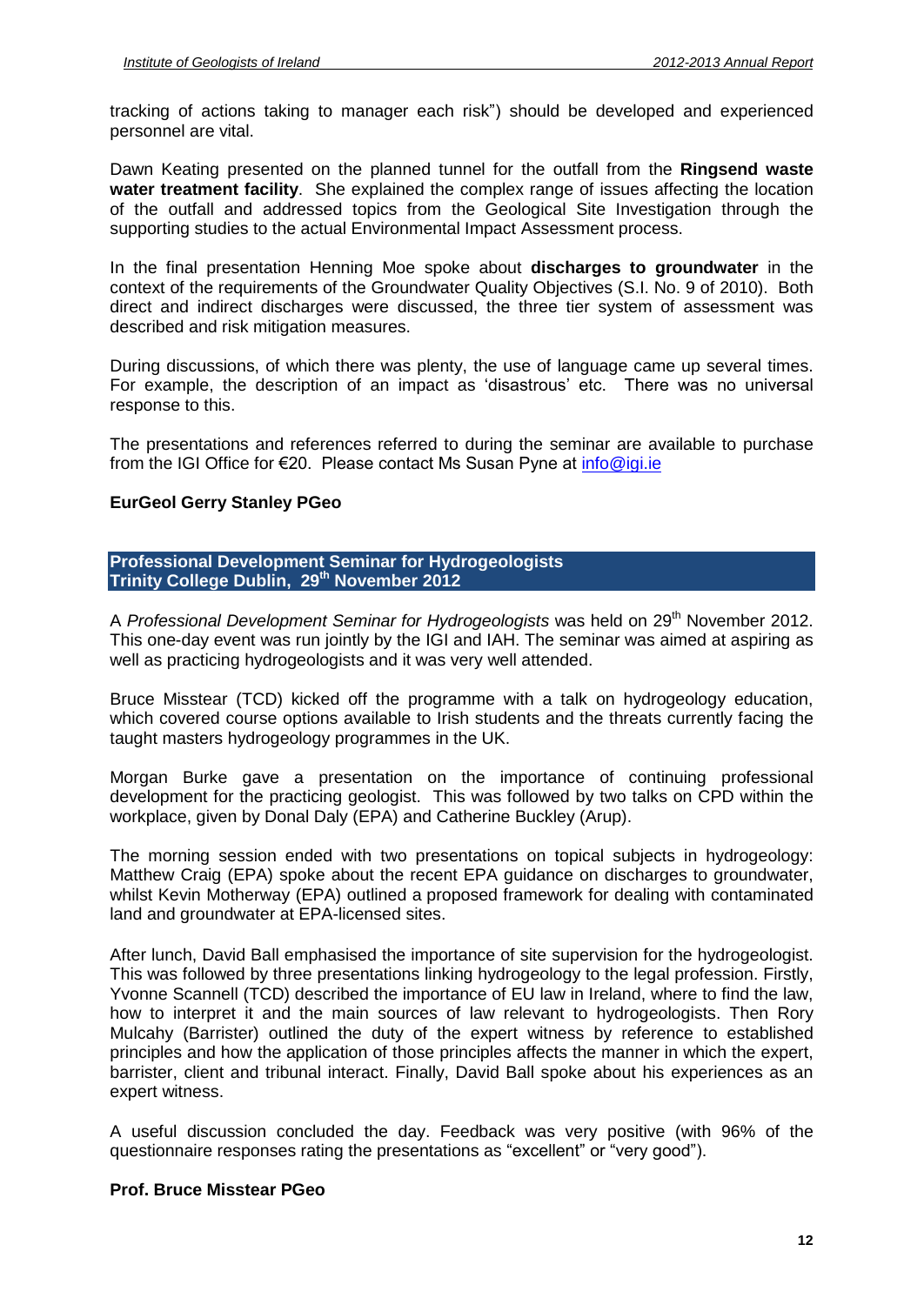**Applied Geophysical Training Field Course Clonbur, Co. Galway, 2-4 th November 2012**

With the support of the IGI, the Irish Association of Economic Geologists (IAEG) and the Geophysical Association of Ireland (GAI) held a joint applied geophysical training course on the 2<sup>nd</sup>-4<sup>th</sup> November. Thirty-one students and recent graduates took part in the course which took place in Clonbur, Co. Galway.

This weekend course saw a series of informal lectures on different geophysical methods and how they can be used for different applications. Topics including magnetics, gravity, electrical methods, seismics and GPR were outlined by Tony Lombard (Apex Geoservices), Yvonne The Treation of they can be used for different applications. Topics including magnetics, gravity, electrical<br>methods, seismics and GPR were outlined by Tony Lombard (Apex Geoservices), Yvonne<br>O'Connell (NUI Galway), Richar (GSI/IGI).

A minerals perspective was given by Mark Patton (GSNI). Evening lectures on Marine Survey Techniques and INFOMAR by Cathal Clarke from the Marine Institute and Airborne Geophysics James Hodgson (GSI) were also provided.

The main part of the course was introducing the students to the different geophysical methods and allowing them to collect their own data in the field. Data was then processed and interpretation discussed back at the field centre.

Along with the support of the IGI sponsorship and assistance was also received from the Geological Survey of Ireland (GSI), and Geological Survey of Northern Ireland. Geophysical equipment was supplied by Apex Geoservices, Waterwise Environmental, GSI, GSNI and University College Cork.

It is hoped that this course will be run bi-annually and for further information please contact [Jim.hodgson@gsi.ie](mailto:Jim.hodgson@gsi.ie)

# **Dr Jim Hodgson PGeo**

# **4.4 ETHICS & DISCIPLINARY COMMITTEES 2012-13**

The Board is happy to report that the Code of Ethics has not been breached during the year and the Board has not received any complaints, including those that may require disciplinary response, in the period.

The Board wishes to sincerely thank Professor Ben Kennedy for his chairmanship of the Ethics Committee over a long number of years. Ben has decided to relinquish this particular chair, due to his other commitments, in which we wish him well. From June 2013, the Board has appointed the outgoing Honorary Secretary, Dr Jonathan Derham PGeo, as Chair of the Ethics Committee.

The Disciplinary Committee has happily never been called upon to deliberate since the foundation of the IGI. Nonetheless, the Committee is ever at the ready, and from June 2013 the Board has agreed that the DC will comprise Dr Eibhlín Doyle (Chair), Nick O'Neill and outgoing President, Deirdre Lewis.

#### **EurGeol Deirdre Lewis PGeo**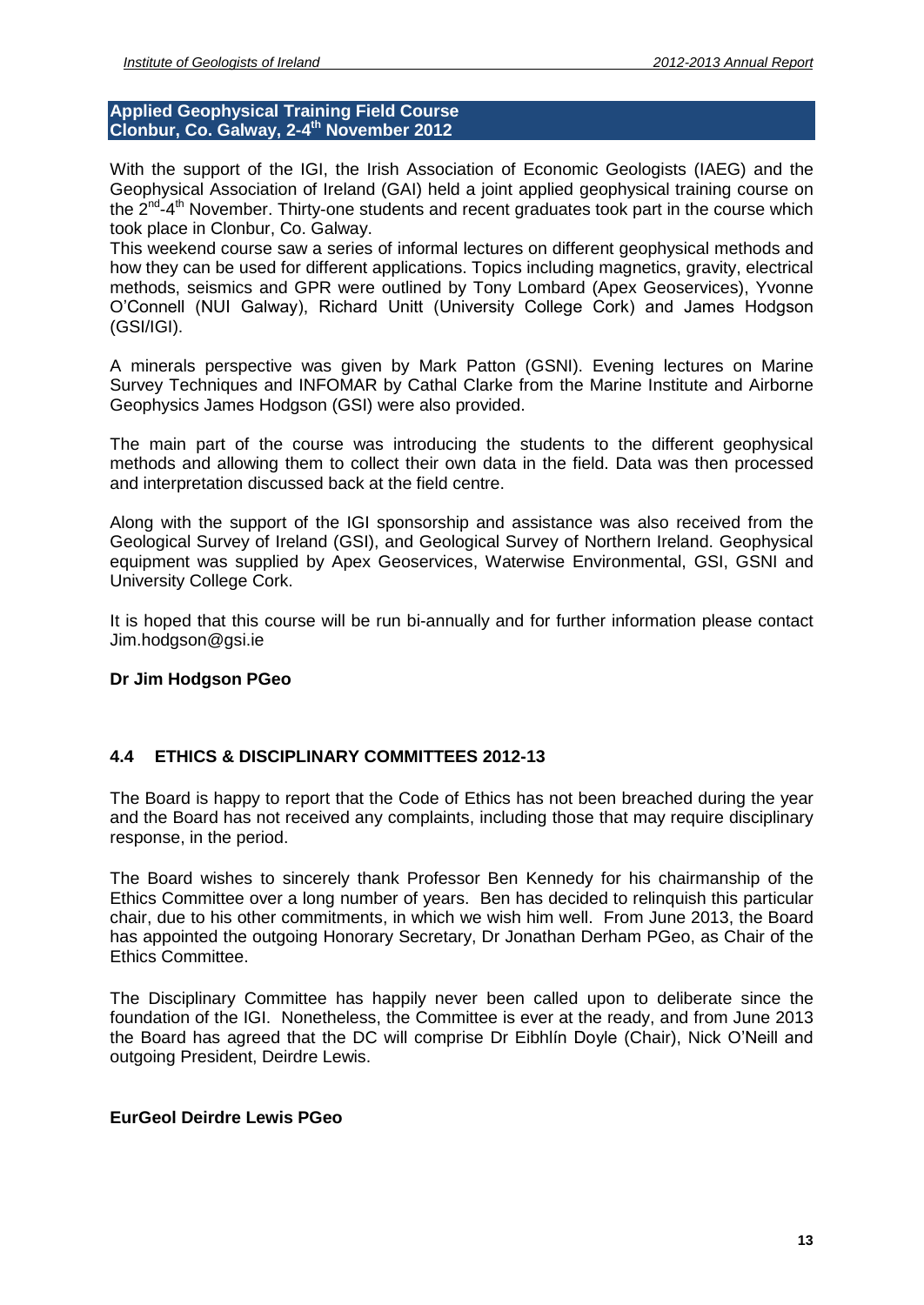# **4.5 COMMUNICATIONS**

The IGI communicates with its membership throughout the year via the IGIís website [www.igi.ie,](http://www.igi.ie) direct emails from the IGI office and the IGI Newsletter (e-zine).

As well as up-to-date information on news, employment opportunities, upcoming events and training courses, the IGI website also contains copies of all of the IGI's publications. These include a membership directory, IGI codes and guidelines, published papers, past conference presentations and other documents, all available for free download.

Members are encouraged to send any events, activities or positions that they wish to advertise on the website to [admin@igi.ie.](mailto:admin@igi.ie) Geological photographs are also welcome.

The shared <sup>ë</sup>**Calendar of Events***<sup>í</sup>* attempts to create an all-island geoscience calendar to permit more efficient planning and promotion of events, while preventing of clashing field trips/ lectures by different organisations. Full marks must go to Eamonn Kelly for keeping this up-to-date, given the volume of activity across all the geoscience bodies active in Ireland. Please email any advance notices of geo-events/ field trips/ AGMs to [ekelly@slrconsulting.com](mailto:ekelly@slrconsulting.com)

The 'PayPal' facility on the IGI website continues to provide efficient payment mechanisms for subscriptions, application fees, course fees etc. electronically via the website. This has also considerably reduced administration time at the office.

Three newsletters were published in 2012-13, at approximately quarterly intervals (Issues 28, 29, 30). The newsletters provided an update to the IGI membership on key activities of the IGI during the year, including summary of courses held by the IGI and on upcoming conferences and news of members.

Articles were also gratefully received from a number of the IGI Sponsoring Bodies such as the Geotechnical Society of Ireland (GSI) and the Geophysical Association of Ireland (GAI). The newsletter circulated in February 2012 focused on Geothermal Energy with contributions<br>from SLR, the Geological Survey of Ireland and the Geothermal Association of Ireland (GAI).<br>In September 2012 the newsletter includ from SLR, the Geological Survey of Ireland and the Geothermal Association of Ireland (GAI). the findings of the Pyrite Panel (pyrite in aggregates) report. Gareth Ll Jones provided an overview of his reporting and presentations on Hydraulic Fracturing. One of the highlights of this issue of the newsletter was articles submitted by a number of students on their work placement experiences during the summer of 2012.

As reported in the Spring 2012 newsletter, the Institute has come to an arrangement with the Geological Society of London whereby IGI members can now subscribe to the Journal of the Geological Society and/or the Quarterly Journal of Engineering Geology and Hydrogeology. Further information about these long-standing and well-regarded journals can be found at: <http://jgs.lyellcollection.org> <http://qjegh.lyellcollection.org>

# **EurGeol Marie Fleming PGeo**

# **4.6 PUBLIC OUTREACH**

**BT Young Scientists Exhibition:** Marie Fleming volunteered to join the GSI/ GSNIís **g Scientists Exhibition:** Marie Fleming volunteered to join the GSI/ GSNI's<br>Stand at the BT Young Scientist Exhibition in January 2013 to meet and interact with second level students. As ever, this was a fun-filled, high energy day and hopefully some of these budding scientists will join the ranks of the IGI in years to come.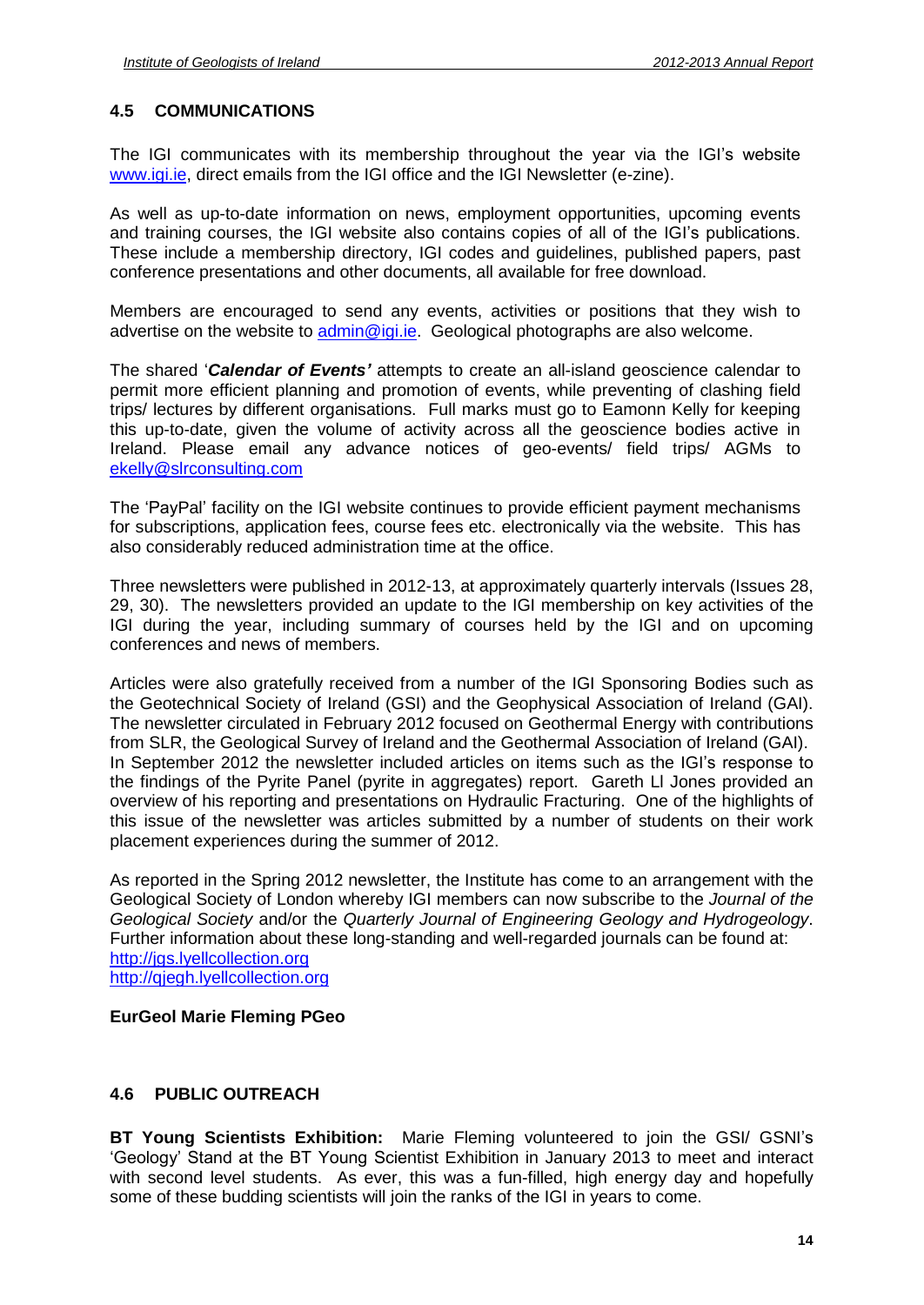In January 2012, at the BT Young Scientists Exhibition, IGI volunteers met a group of Tanzanian delegates with Irish facilitator, Brendan Doggett, who were on a fact finding mission in Dublin, as they were planning to emulate the Irish YSE in their home country with the support of Irish Aid.Through a subsequent link with Brendan, the IGI were delighted to make a small donation on behalf of our membership to support the development of the YSE ine support of Irish Aid. Through a subsequent link with Brendan, the IGI were delighted to make a small donation on behalf of our membership to support the development of the YSE in Dar Es Salaam. At this year's 2013 BTYS scientists from Tanzania, who had won top prize at their inaugural event. Their project dealt in Dar Es Salaam. At this year's 2013 BTYSE in Dublin, there were the proud young<br>scientists from Tanzania, who had won top prize at their inaugural event. Their project dealt<br>with nitrates run-off from industry in potable with nitrates run-off from industry in potable surface water supplies and said "science has a vital role to play in helping their developing society". The IGI was delighted to support this inaugural event and hope to continue to link with the Tanzanian event.



Winning Tanzanian Young Scientists: Nengai Moses, Aisha Nduka and Monica Shirima (photo-RTE)

Here at home, another IGI member, Laurena Leacy MIT, gave a short talk to 6<sup>th</sup> year<br>students in Mohill, Co Leitrim, on career options in geology, with the kind permission of<br>Lundin's exploration management. students in Mohill, Co Leitrim, on career options in geology, with the kind permission of

# **EurGeol Deirdre Lewis PGeo**

# **4.7 UPDATING OF IGI GUIDELINES <sup>ë</sup>GEOLOGY IN EIS<sup>í</sup>**

The IGI's Guidelines for Geological Contributions to Environmental Impact Statements (EIS), published in 2002, were significantly revised and updated in 2012-13, one of the major achievements of the year. The revised **Guidelines for the Preparation of Soils, Geology and Hydrogeology Chapters of Environmental Impact Statements** were developed by a voluntary Working Group comprising IGI members, who have given their expertise and time to totally update the 2002 Guidelines. The group was chaired by Catherine Buckley, with liaison via Andy Bowden and Jim Hodgson to the Board. The group devised a new risk based methodology for the preparation of soils, geology and hydrogeology chapters for EIS, incorporating Irish and EU legislative, technical and environmental requirements. Extensive work was carried out in developing the document and associated matrix, which has been constructed to simplify the procedure and highlight the requirements required for the EIS. Considerable time was spent discussing and testing the matrix and providing a well formatted and easy to use and understand document. The guiding principle was that the Guidelines could act both as a guide for our members, and also as a guide for planners. The risk-based matrix approach will allow project type to be contrasted with geological risk, an approach similar to that taken by other agencies, such as NRA, for equivalent guidelines.

Following broad-ranging feedback, the Guidelines are ready for publication before Summer 2013. A hard copy will be circulated to the membership, and relevant departments of the local authorities and statutory agencies. A digital copy will be available in the 'Publications' section of the IGI website.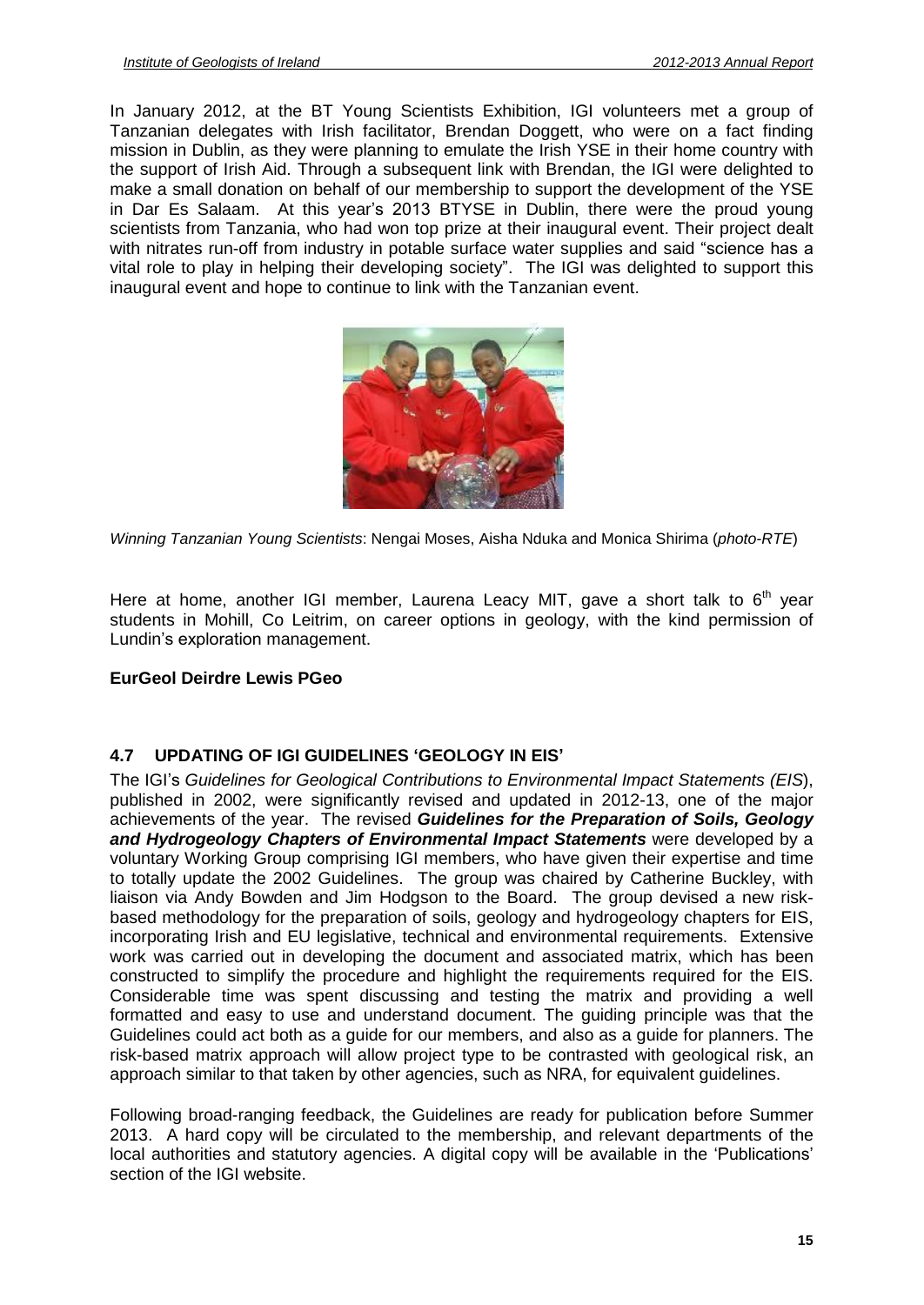The following members of the working group are thanked most sincerely for their hard work and dedication in producing a timely and well written document: Catherine Buckley, Sophie Preteseille, Emer Blackwell, Andy Bowden, Kevin Cullen, Eugene Daly, Aldona Binchy, Suzanne Tynan, Mike Boland, Eamonn Grennan, Jim Hodgson and Teri Hayes.

#### **EurGeol Jim Hodgson PGeo**

#### **4.8 NSAI PYRITE IN AGGREGATES PANELS**

**The** National Standards Authority of Ireland (NSAI) is working to develop national **standards and specifications for the use of aggregates for hardcore. The IGI is represented on two panels.**

#### **NSAI Standard I.S. 398-1.**

IGI were represented on the NSAI Panel establishing I.S. 398-1 by EurGeol Dr John Kelly PGeo and EurGeol Gerry Stanley PGeo. I.S. 398-1 is a new standard directed to determining if houses with sub-standard, non-compliant, sub-floor fill were likely to be impacted by swelling of these fills. The problematic fills are typically very poor quality materials that do not meet the specifications for aggregates that are suitable for sub-concrete floor fills.

The defective materials mainly comprise very argillaceous (mudstone and siltstone rich or dominated) rocks that are weak, water absorbent, non-durable and prone to fragmentation. The presence of very fine-grained, highly reactive pyrite leads to pyrite oxidation as the material absorbs water, leading to gypsum formation and swelling of the weak, non-durable material. Compliant fills are typically non-argillaceous lithologies that are strong, have low water absorbency, are durable and resistant to fragmentation.

The standard is to provide a sampling, testing and assessment methodology to determine if the sub-floor fill is suitable for purpose and, if not, to determine the likely risk of the fill expanding and damaging the property. A threefold classification has been devised with properties being assigned a green (no damage and no risk of the fill swelling), red (property damaged and requires remediation) or orange (property not currently damaged but may be in the future).

The panel comprised a wide range of interests including government department staff, insurance companies, testing laboratories, the quarry industry, the construction industry, consulting engineers and geologists. Discussions were varied and wide ranging before a consensus was established.

#### **EurGeol Dr John Kelly PGeo**

# **NSAI** '**Aggregates Panel'**

Billy O'Keeffe represents the IGI on the NSAI 'Aggregrates Panel' whose mission is to produce a specification for hardcore**.** Discussion is focused on acceptable levels of pyrite in aggregates and several other parameters including argillaceous content. It also examines the role of geologists and petrographic analyses to examine the different lithologies within a given quarry to identify reactive pyrite and quantify it.

Main parameters are Grading, Resistance to Fragmentation, Water Absorption, Acid Soluble Sulphate, Total Sulphur and Magnesium Sulphate soundness. The final specifications will be outlined in a guidance document.

There will be new standards for aggregates but the final draft is still very much in progress. There are two further meetings planned for April and May 2013 but debate and discussion on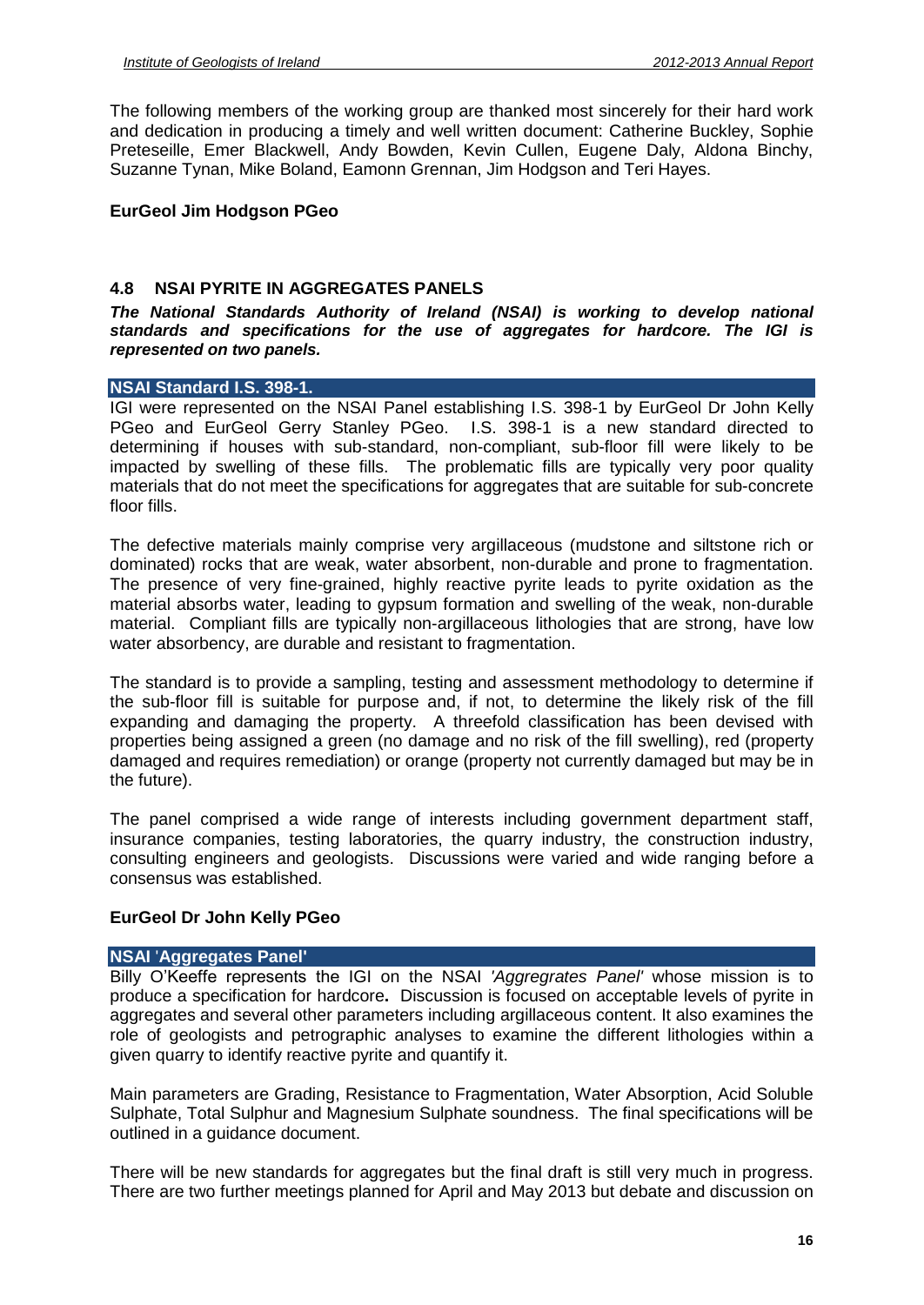the appropriate content of pyrite, argillaceous content and protocols continue, thus there may be quite a way to go before final agreement and ultimately publication. **EurGeol Dr Billy <sup>O</sup>íKeeffe PGeo**

#### **4.9 PROFESSIONAL INDEMNITY INSURANCE SCHEME FOR MEMBERS**

The IGI has been working in collaboration with Thompson Insurances brokers in the development of an exclusive **Professional Indemnity (PI) insurance scheme** for the members of the IGI and affiliated organisations.

PI Insurance cover protects a professional person against legal liability to pay damages to clients or persons who have suffered financial loss arising from professional negligence, irrespective of whether this has occurred through negligence, lack of care or skill or through genuine mistake.

PI Insurance typically covers the costs of any potential compensation that may arise from a claim, but also the legal costs associated with defending a claim irrespective of negligence taking place.

IGI Members and members of affiliated organisations frequently find it difficult to obtain a uning press.<br>IGI Members and members of affiliated organisations frequently find it difficult to obtain a<br>quote or secure PI Insurance as a result of the poor understanding of our members' operational sectors. This leads to elevated premiums or outright refusal to quote from insurance companies.

Aside from the increased willingness of clients and persons to seek compensation when they feel the professional advice/ service they have received has not met their expectations, PI insurance cover is now a standard requirement for many international or government agency and local authority contracts.

As part of one of the IGI's services to its Members, the IGI has been working in collaboration with Thompson Insurances brokers, to identify a single insurance company that would provide to the IGI a dedicated PI insurance scheme for its Members simplifying the application process. The advantage of this block premium would be to essentially provide <sup>a</sup> ëone-stop-shop<sup>í</sup> for

<sub>—</sub><br>The advantage of this block premium would be to essentially provide a 'one-stop-shop' for<br>Members' PI needs allowing better negotiation of premium, claims settlements and provide members in nostic and may be the my non aggregated limit of indemnity (€1m being the standard limit),<br>• in an aggregated limit of indemnity (€1m being the standard limit),

- non aggregated limit of indemnity (€1m b<br>• inegligence and civil liability wording,
- negligence and civil liability wording,
- loss of documents extension, pollution extension,
- 
- one dishonest contracts...<br>
dishonesty of employees extension,<br> **dishonesty of employees extension,** ender interests...<br>dishonesty of employe<br>bibel and slander,
- ï
- compensation for court attendance, and
- defence of intellectual property rights.

Thompsons Insurances put out a request for interested parties during the course of 2012 with large insurance companies who already provide PI cover and dedicated schemes to engineering and geoscience professions. Three companies showed genuine initial interest<br>to provide a dedicated scheme and requested further details with regard to the IGI, its<br>Members' application process, the areas of exp to provide a dedicated scheme and requested further details with regard to the IGI, its of ethics.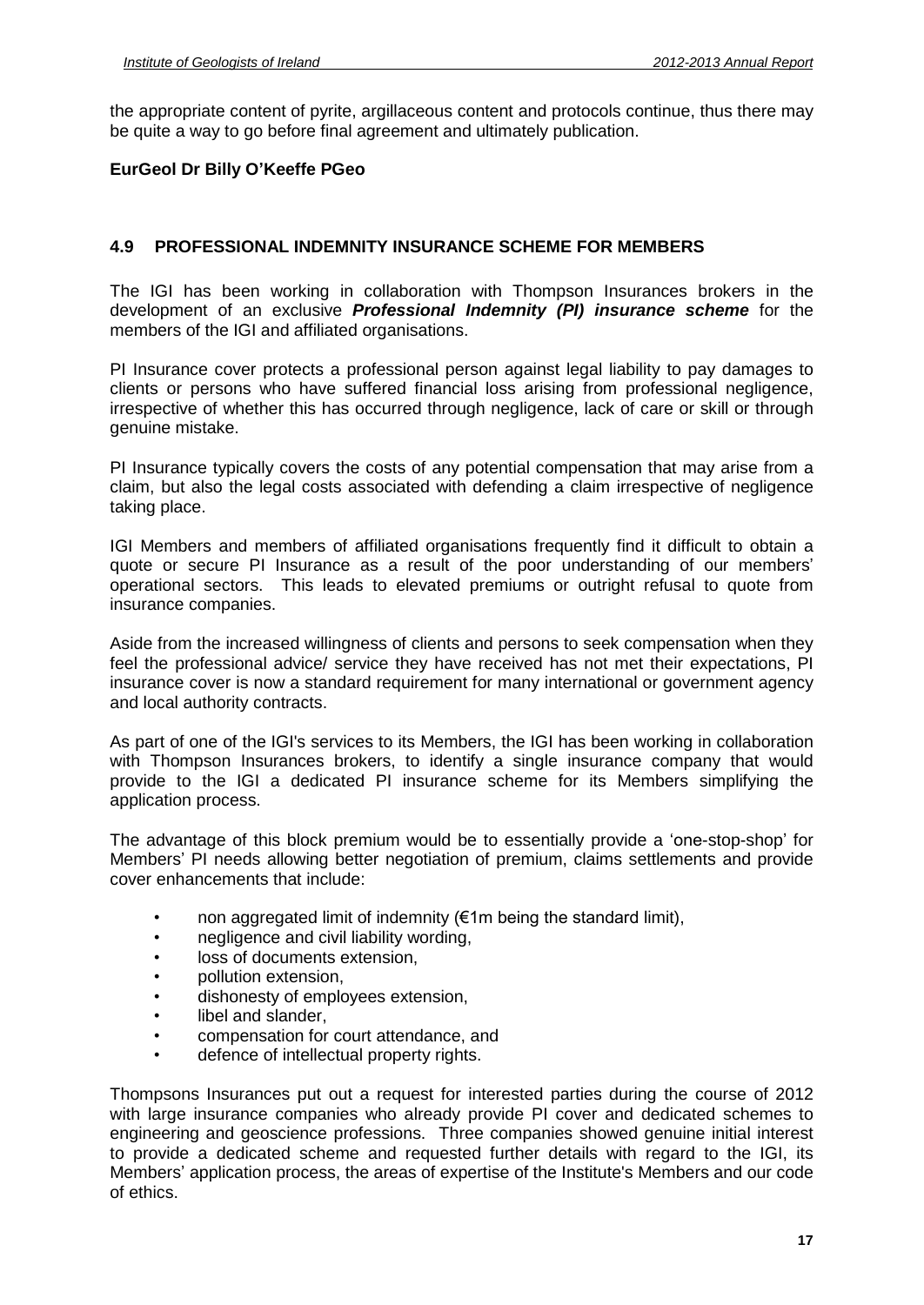Follow up consultations were undertaken with two companies and whilst this process is still ongoing, both of these have expressed interest in providing PI Insurance to IGI Members, but remain concerned that the cross section of skills covered by the Institute's membership may be too broad to be considered under the structure of a single dedicated scheme.

Despite a dedicated scheme being unlikely to be available, the IGI and Thompson Insurance are working on facilitating the application and completion of proposal forms through a dedicated system available only to members of the IGI. This facility would be managed by Thompson Insurance through a dedicated contact.

Details of the proposed PI facility for the members of the IGI and affiliated organisations are still being finalised. We hope to provide further details during 2013.

# **EurGeol Ric Pasquali PGeo**

# **4.10 THE IGI <sup>ë</sup>LANDFILL REGISTER<sup>í</sup>**

# **IGI Register of Professionally Qualified / Competent Persons for Hydrogeological Assessment of Historic Landfill Sites**

In September 2012, the Environmental Protection Agency (EPA), in response to evolving EU requirements, sought clarification on the expertise of professionally qualified geoscientists (PGeo) to carry out hydrogeological assessments of historical landfill sites. The IGI, in response, convened an expert Working Group chaired by the President, which canvassed entered to <sup>a</sup> specialist register of <sup>ë</sup>**Professionally Qualified / Competent Persons to carry** our membership to self-nominate those with the requisite qualifications and experience to be **our membership to self-nominate those with the requisite qualifications and experience to be entered to a specialist register of 'Professionally Qualified / Competent Persons to carry out Hydrogeological Assessments at Hi Example 2 called to a specialist register of**<br>*out Hydrogeological Assessme*<br>so-called 'Landfill Register'.

Each self-nominated candidate was vetted via rigorous assessment and defined procedures by the Working Group, to validate suitably qualified candidates by December 2012. Candidates indicated that they would be available for interview by the Working Group if the<br>need arose. In total, 28 professionally qualified IGI members were formally entered to the<br>'Landfill Register' by January 2013, ri need arose. In total, 28 professionally qualified IGI members were formally entered to the 'Landfill Register' by January 2013, rising to 30 entrants at time of writing. The 'Landfill Register' is currently updated on a monthly basis in 2013 to facilitate new entrants, and will be updated on a quarterly basis thereafter. All suitably qualified professional registrants must commit to maintaining their CPD in this area of expertise.

The EPA and local authorities have been notified of this formal validation process. From 2013, only those who have been so validated and entered to the 'Landfill Register' (see <http://www.igi.ie/cpd-and-training.htm>) and in receipt of an official IGI letter of verification, may work on behalf of the local authorities and EPA in hydrogeological assessment of historical landfill sites in Ireland.

Unfortunately, some nominated candidates, who are active members of the IAH (Irish Group) Unfortunately, some nominated candidates, who are active members of the IAH (Irish Group)<br>and who may have the requisite expertise and experience, cannot be entered to the 'Landfill Unfortunately, some nominated candidates, who are active members of the IAH (Irish Group)<br>and who may have the requisite expertise and experience, cannot be entered to the 'Landfill<br>Register' as they are not members of the and who may have the requisite expertise and experience, cannot be entered to the 'Landfill<br>Register' as they are not members of the IGI (or mutually recognised equivalent such as<br>Geol. Soc. London), and thus are not 'prof equivalent e.g. CGeol). We would urge such candidates to apply for membership of the IGI<br>forthwith. See http://www.igi.ie/cpd-and-training.htm for details on how to join the 'Landfill<br>Register'. forthwith. See <http://www.igi.ie/cpd-and-training.htm> for details on how to join the 'Landfill'<br>forthwith. See http://www.igi.ie/cpd-and-training.htm for details on how to join the 'Landfill'

# **EurGeol Deirdre Lewis PGeo**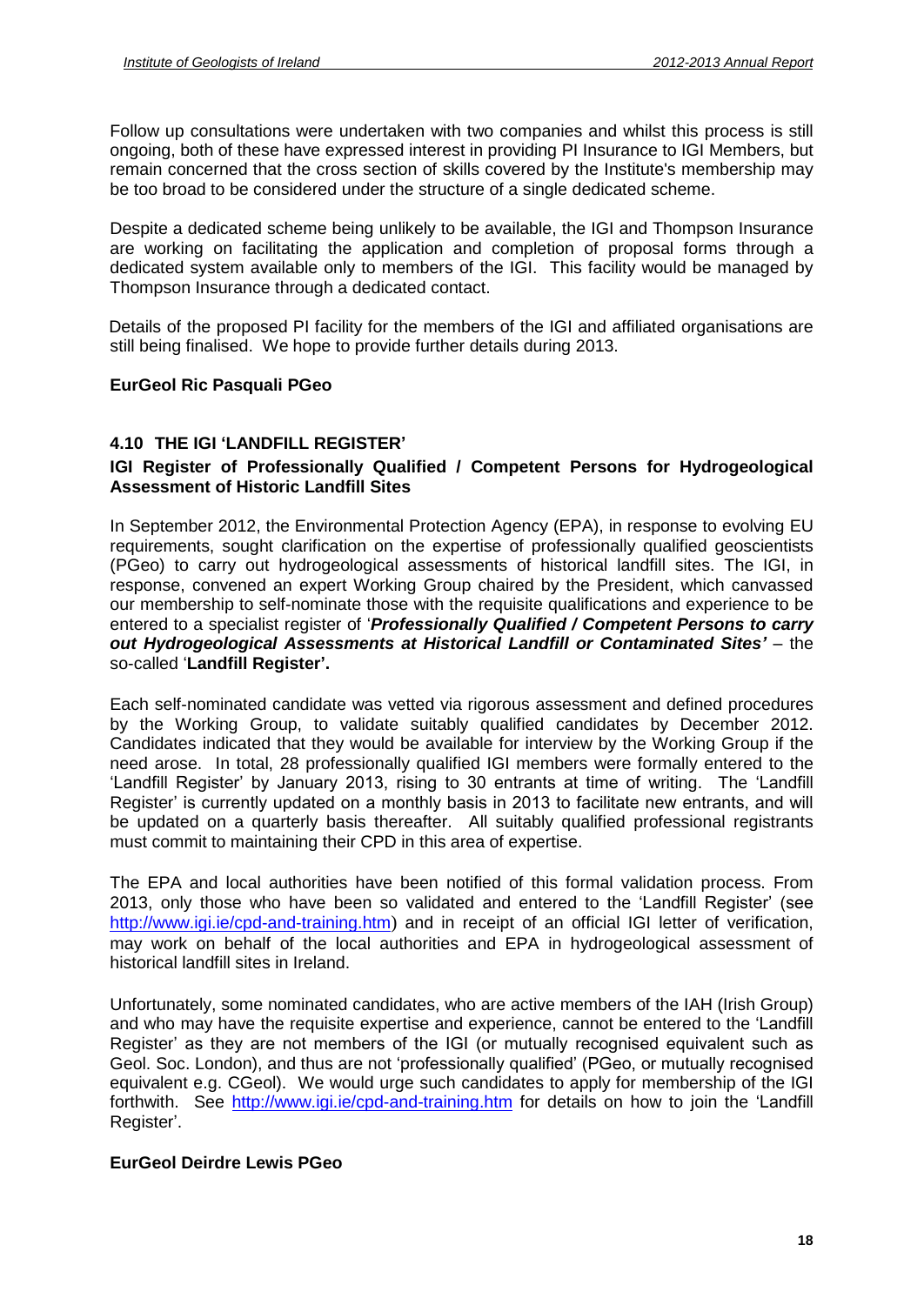# **5 REPRESENTATIONS: DELEGATE REPORTS**

# **5.1 EUROPEAN FEDERATION OF GEOLOGISTS**

The European Federation of Geologists (EFG) is a non-governmental organization thatwas established in 1981 and currently includes twenty-one (21) European national associations as members. The IGI Delegates to the EFG for 2012 were Andy Bowden and Marie Fleming.

During 2012-13, the EFG continued to promote the professional mobility and status of geologists in twenty-one member states across Europe, through the expanding use and recognition of the EurGeol title, involvement in two EU funded projects, making representations to the EU Commission and liaison with other international geological bodies. National and international awareness of the profession is maintained through publication of the European Geologist magazine and the EFG newsletter, close liaison with the EU parliament and via its own web site at [www.eurogeologists.eu.](http://www.eurogeologists.eu)

The Federation is run by a Council consisting of delegates from all member national associations such as the IGI, from which a 5-member Board is elected. Each member country has one vote at Council Meetings. The current EFG President is Ruth Allington from the UK. Ruth will be succeeded in June 2013 by Vitor Correia from Portugal.<br>the UK. Ruth will be succeeded in June 2013 by Vitor Correia from Portugal.

The Council meets twice a year with a Winter Council meeting held in November/December in Brussels and a Summer Council member held in June in one of the member countries. The executive authority of the Council is enacted by the Board, which is appointed for a two year term and comprises a President, Vice-President, General Secretary, Treasurer and EU Delegate. The Board meets four to six times per year, mostly in Brussels, with the day to day business of EFG maintained within the Board by email.

Two meetings of Council in 2012 were as follows:

# **1. May 2012**

Marie Fleming attended the formal Summer Council meeting which was held in Tenerife in<br>May 2011. The main focus of the meeting was to work on establishing a rolling 5-year<br>strategic planning cycle for the EFG and to set th May 2011. The main focus of the meeting was to work on establishing a rolling 5-year 2016. A workshop and field trip on Natural Hazards was organized for the days preceding the Council meeting. Board elections were also held, with the election of the President Elect, Secretary General and Treasurer.

# **2. November 2012**

Marie Fleming and Andy Bowden attended the regular Winter Council meeting in the Belgian Geological Society in Brussels on the 24/25th November 2012. Twenty-two Council members from twelve member countries attended.

The *EFG Medal of Merit* was awarded to Antoine Bouvier from France. This honour is awarded to individuals who, in the view of Council, have provided exceptional and distinguished contributions to the EFG or to the geological profession in Europe. From an Irish perspective the Medal of Merit has previously been awarded to John Clifford and Gareth Ll Jones in 2008 and 2009 respectively.

The forthcoming Summer Council Meeting will be held in Stockholm on 1<sup>st</sup>- 2<sup>nd</sup> June 2013. This will be preceded by on May 30<sup>th</sup> - 31<sup>st</sup> by a workshop on Radioactive Waste Disposal at Stockholm University and fieldtrip to Forsmark.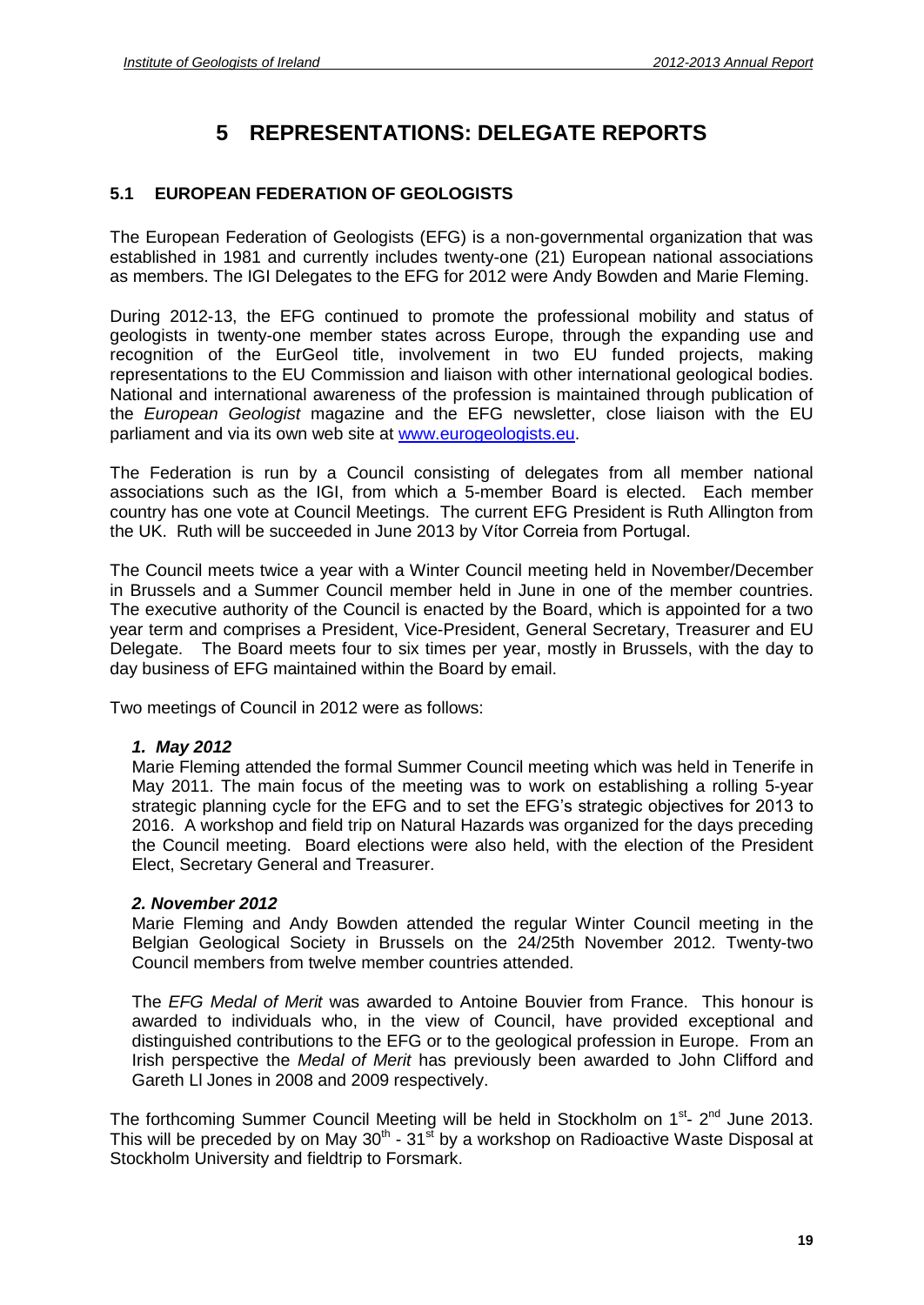Marie Fleming will step down as one of the Irish Delegates to the EFG in June 2013 and will instead take on a 3-year role on behalf of the EFG as Chair of the Registration Authority. The latter role is currently held by David Norbury of the UK. The object of the Registration Authority is to provide quality assurance and quality control of the EFG including the National Vetting Committees and Licensed Bodies and procedures concerned with awarding and maintenance of the title of European Geologist.

Riccardo Pasquali will succeed Marie as delegate, who with Andy, will continue to represent the IGI in Europe.

#### **EurGeol Marie Fleming PGeo EurGeol Andy Bowden PGeo**

# **5.2 GSI CONSULTATIVE COMMITTEE**

The GSICC normally meets on a six-monthly basis. However, following the retirement of Dr Peadar McArdle and other senior members of GSI staff, the last meeting was held in October 2011. Due to the interim period until the appointment of the new Director in 2013, no further meetings were held since then.

The IGI is delighted to congratulate Koen Verbruggen on his recent appointment to the role meeange nere nere enter ment.<br>The IGI is delighted to congratulate Koen Verbruggen on his recent appointment to the role<br>of Director of the Geological Survey of Ireland – may he enjoy many a long year at the helm The IGI is delighted to congratulate Koen Verbruggen on his recent appointment<br>of Director of the Geological Survey of Ireland – may he enjoy many a long year<br>of 'the Survey'. We also wish Peadar a very happy and enjoyable

# **Prof. Bruce Misstear PGeo, CGeol, CEng, FTCD**

# **5.3 GSNI CONSULTATIVE COMMITTEE**

The GSNICC met in Colby House, Belfast, on the 13<sup>th</sup> of February, 2013. The meeting<br>covered matters arising from the previous meeting in January 2012 and review of the GSNI<br>annual Report for 2011 – 2012 prior to final is covered matters arising from the previous meeting in January 2012 and review of the GSNI

GSNI Team leaders then outlined GSNI progress against stated objectives for the annear repertier 2011 and prior to mian educt<br>GSNI Team leaders then outlined GSNI progress against stated objectives for the<br>DETI/NERC Service Agreement for 2011 – 2014. Presentations were given on progress in areas covering TELLUS Border, minerals and hydrocarbons, other government department inputs, environmental assessments, renewable energies (geothermal, CAES etc.), mining meritage, abandoned mine safety, hydrogeology, planning and land use, training and bedrock<br>mapping. Most objectives continue to be met with any delays largely out of GSNI control.<br>The loss of the expertise and knowledge of mapping. Most objectives continue to be metwith any delays largely out of GSNI control. particularly regretted. A number of new hires are particularly welcomed.

A detailed presentation was also made on GSNI input to ongoing energy status and GSNI studies in areas such as hydrocarbons exploration, underground energy storage both as natural gas and compressed air energy storage (CAES) in Permian and Triassic halites, coal and lignite exploration and deep geothermal studies, including detailed analysis of Sherwood Sandstone material. Energy projects are consuming substantial staff time in relation to public enquiry and comment.

In summary, GSNI remains in robust health and will continue to make a solid contribution to the geoscience interests of Northern Ireland and adjacent areas.

# **EurGeol Dr John Kelly PGeo**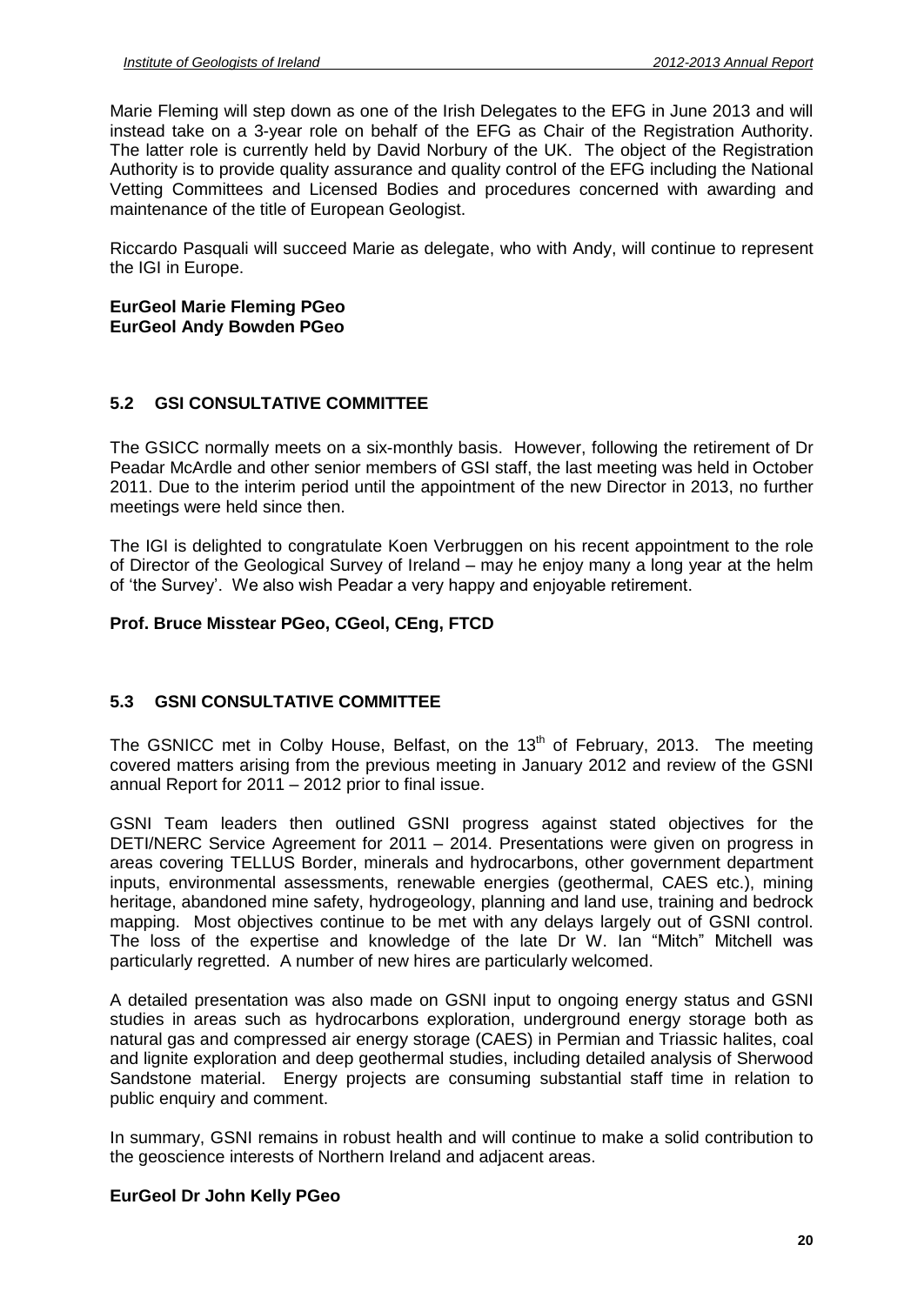# **5.4 RIA GEOSCIENCES COMMITTEE**

The Royal Irish Academy Geosciences Committee (RIAGC) is an all-island representative body for the geosciences. The RIAGC comprises representatives of the academic, public and private geoscience sectors, including both Geological Surveys, EPA, Meteorological Office, Dublin Institute of Advanced Studies and each of the Universities. Deirdre Lewis represents the IGI on the Committee.

The RIAGC advises the Academy on policy and research issues pertaining to minerals, energy, geophysics, groundwater, hydraulic fracturing and also geo-related climate issues, such as carbon capture and storage. The Committee meets physically on a six-monthly basis (14 June and 13 December 2012, respectively), and more frequently via working groups on specific issues.

See: [http://www.ria.ie/our-work/committees/committees-for-science/geosciences.aspx.](http://www.ria.ie/our-work/committees/committees-for-science/geosciences.aspx)

Professor Pat Shannon of UCD is the current Chair of the Committee. The focus in 2012 See: <u>http://www.ria.ie/our-work/committees/committees-for-science/geosciences.aspx</u>.<br>Professor Pat Shannon of UCD is the current Chair of the Committee. The focus in 2012<br>was on planning for the celebration of *'Dublin C* Professor Pat Shannon of UCD is the current Chair of the Committee. The focus in 2012<br>was on planning for the celebration of *'Dublin City of Science'* through the organisation of<br>the '*Safe Cities'* conference in Dublin C Frocessor Fat Chamber of COD is the car<br>was on planning for the celebration of '*Du*<br>the '*Safe Cities'* conference in Dublin Castl<br>for Ireland's Geoscientists' on 17 May.



This novel Media event comprised two sets of panelists to address the twin topics of **Photo (L-R):** Prof. Pat Shannon, Prof. John McCluskey, Dr. Deirdre Lewis, Ian Jackson, Garth Earls<br>This novel Media event comprised two sets of panelists to address the twin topics of<br>scientific reporting and geoscientist of well-known journalists and broadcasters and the second panel comprising well known Irish geoscientists.

RIAGC also engaged with the annual Irish Geological Research Meeting (IRGM) and other initiatives such as the Tellus Border project. In April 2013, the RIAGC held two key Information Briefings for politicians and policy makers on hydraulic fracturing, with local councillors and politicians (Ministers, TDs and MLAs) actively participating. The Academy is increasingly focused on engagement on issues of public concern, providing an independent forum for discussion and evidence-based rationale for decision making.

# **EurGeol Deirdre Lewis PGeo**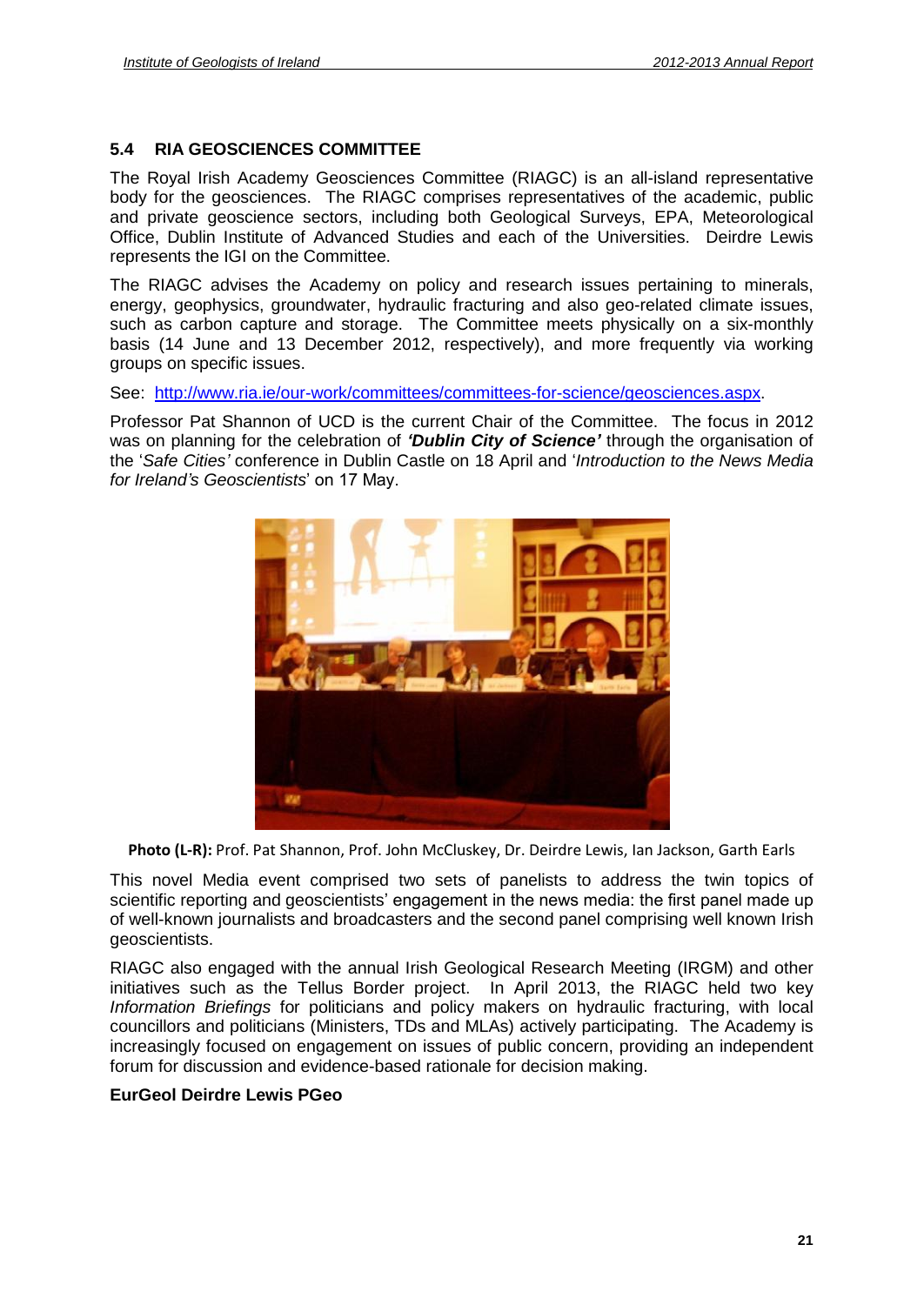# **5.5 IRISH GEOSCIENCE NETWORK**

The **Irish Geoscience Network** (IGN), convened by the IGI, was formed in early 2012 from a gathering of active, voluntary geoscience bodies working across the island of Ireland. The IGN provides a unitary forum for communication and sharing of ideas and resources, and a **Geo-Calendar of Events** [http://www.igi.ie/events\\_calendar.htm](http://www.igi.ie/events_calendar.htm) to inform planning and promotion of events.

Our second annual meeting was held on 13<sup>th</sup> February 2013, with executive representatives .<br>Our second annual meeting was held on 13<sup>th</sup> February 2013, with executive representatives<br>from IGI's five sponsoring bodies (IAEG, IAH, IMQS, GAI *geophys*, GSI *geotech*) and the Irish Geological Association (IGA), Earth Science Ireland (ESI), Royal Irish Academy Geosciences Committee (RIAGC), Mining Heritage Trust of Ireland (MHTI), Irish Quaternary Association (IQUA), Speleological Union of Ireland (SUI), and Geothermal Association of Ireland (GAI). Members of the Geological Survey of Ireland (GSI), Geological Survey of Northern Ireland (GSNI) and Museum of Natural History (MNH) were also in attendance. Each of the four main geology teaching universities (UCD, TCD, UCG, UCC) was also invited to participate.



*Gome attendees at the Irish Geoscience Network Meeting 2013*<br>*L-R: Seán Finlay (Geoscience Ireland), Bettina Stefanini (IQUA), Matthew Parkes (MNH/ MHTI),<br>Maireád Glennon (GSI/ Tellus Border), Martin Critchley (MHTI), Lau Tinnelly (Geoscience Ireland), Bettina Stefanini (IQUA), Matthew Parkes (MNH/ MHTI),*<br>*Maireád Glennon (GSI/ Tellus Border), Martin Critchley (MHTI), Laura Smith (IGA),*<br>*Tinnelly (IMQS), Julian Menuae (UCD/ RIA), Rov C Proscience Netword<br>Stefanini (IQUA),<br><i>Aartin Critchley (IA), Roy Coates (*<br>*Dalv (UCD)* Stephen Daly (UCD)<br>This year's IGN forum discussed matters of advocacy, accreditation, events planning and

potential administrative support for the smaller voluntary bodies by an expanded IGI function. This year's IGN forum discussed matters of advocacy, accreditation, events planning and<br>potential administrative support for the smaller voluntary bodies by an expanded IGI function.<br>The 'Geology Stand' at the *BT Young Sc* was also supported by IGN volunteers, and it was agreed that geoscience outreach to young people needs to be addressed with more purpose. We reviewed successful models being rolled out in Northern Ireland and will be working in the coming months to develop an agreed approach and schedule.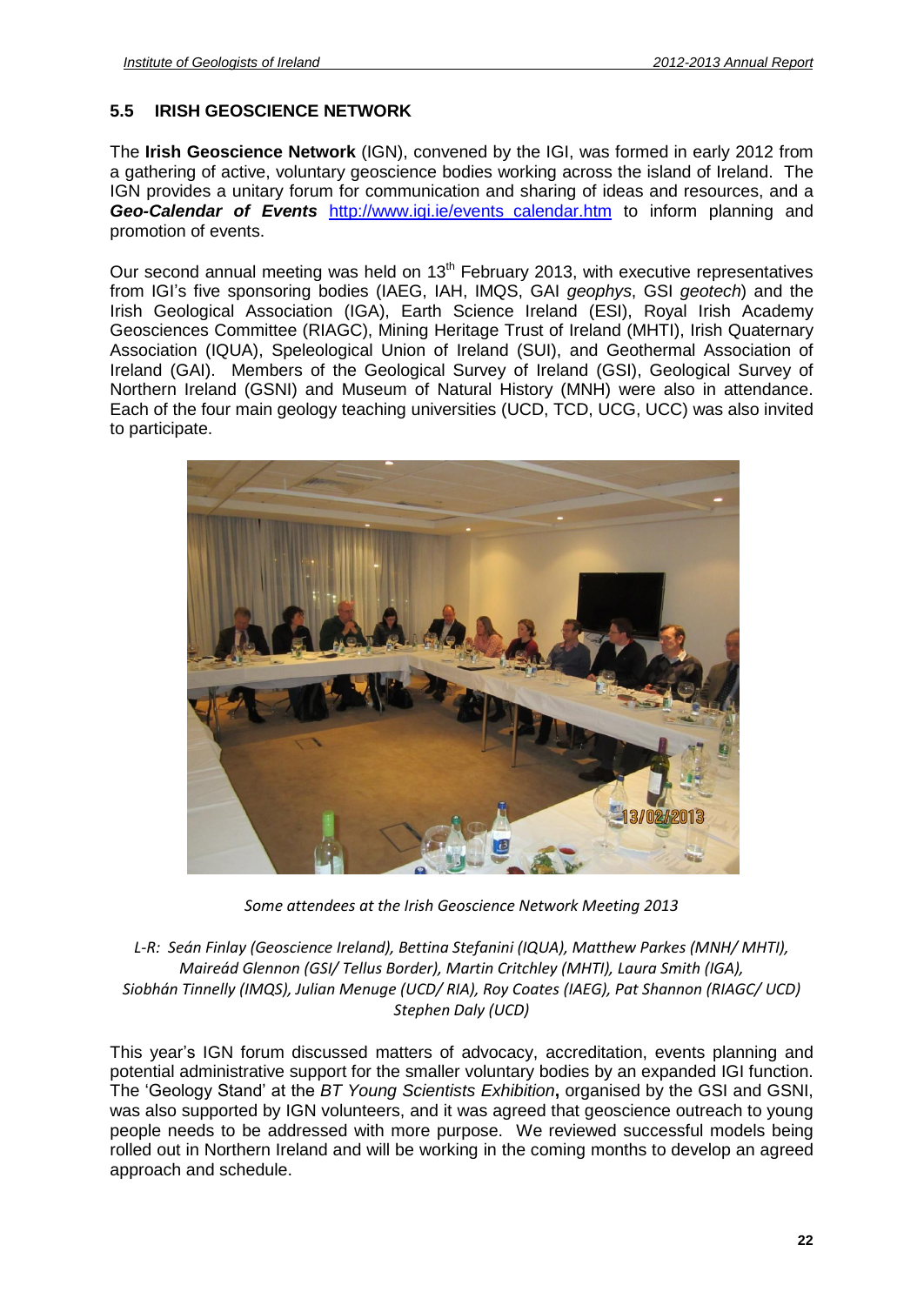Geoscientific matters of current public interest, such as pyrite in aggregates and hydraulic Geoscientific matters of current public interest, such as pyrite in aggregates and hydraulic<br>fracturing 'fracking', require to be addressed scientifically in the public domain with a more unified approach.

The IGN has the potential to become a strong, representative voice for geosciences in Ireland and we may examine more active engagement of IGI and IGN members as development / outreach volunteers.

# **EurGeol Deirdre Lewis PGeo**

# **5.6 RESOURCE REPORTING <sup>ñ</sup> PERC AND CRIRSCO1**

The PERC (Pan-European Reserves and Resources Reporting Committee) Code is binding on all those members of its sponsoring bodies (IGI, Geol. Soc. London, IMMM, EFG), who act as Competent Persons in the field of resource reporting.

In mid-2012, PERC began a transition to becoming a non-profit organization based in Brussels, in office space kindly supplied by the European Federation of Geologists.

The principal activities of PERC are now:

- To manage the PERC Code (to be re-named as a 'Standard').
- To represent the European region on CRIRSCO, the international body harmonizing reporting standards and codes in various national and pan-national jurisdictions. CRIRSCO membership includes JORC, SAMREC and CIM.
- To liaise with ESMA (European Securities and Markets Authority), LSE, AIM and other stock exchanges in Europe.
- To promote good practice in the reporting of mineral resources and reserves (it is intended that as part of this, PERC will offer training courses for professionals involved in resource and reserve reporting.
- Participation as advisers in national and international minerals statistics and similar projects.

PERC produced a consultation document on revising the code, to which the IGI responded in July 2012. The principal issues addressed were: July 2012. The principal issues addressed were:

- A proposal to rename the PERC Code to the PERC Standard
- A proposal to rename the PERC Code to the PERC Standard<br>● Changing the definitions to match, word for word, the CRIRSCO definitions.
- Changing the definitions to match, word for word, the CRIRSCO definition<br>• The maintenance of a list of Recognised Professional Organisations.
- To include reporting for Oil Shales, Tar Sands and other energy minerals extracted by mining methods.
- To include reporting for metallic and non-metallic minerals extracted by solution mining.
- To include reporting for coal-bed methane, shale gas, and similar non-mobile hydrocarbon minerals bound within solid rock, usually extracted by pre-fracturing ("fracking") or other physical methods, though not usually by conventional mining.
- The provision of quidance regarding the materiality of individual operations where a particular company has a large number of operations.

The IGI agreed with all of the proposed changes, albeit with some qualification with regard to definitions, reporting on energy minerals, solution mining and hydrocarbons extracted by PERC-level. IGIís comments on energy minerals and solution mining were taken into fracking. The standard definitions need to be changed at CRIRSCO-level rather than at

<sup>1</sup> Committee for Mineral Reserves International Reporting Standards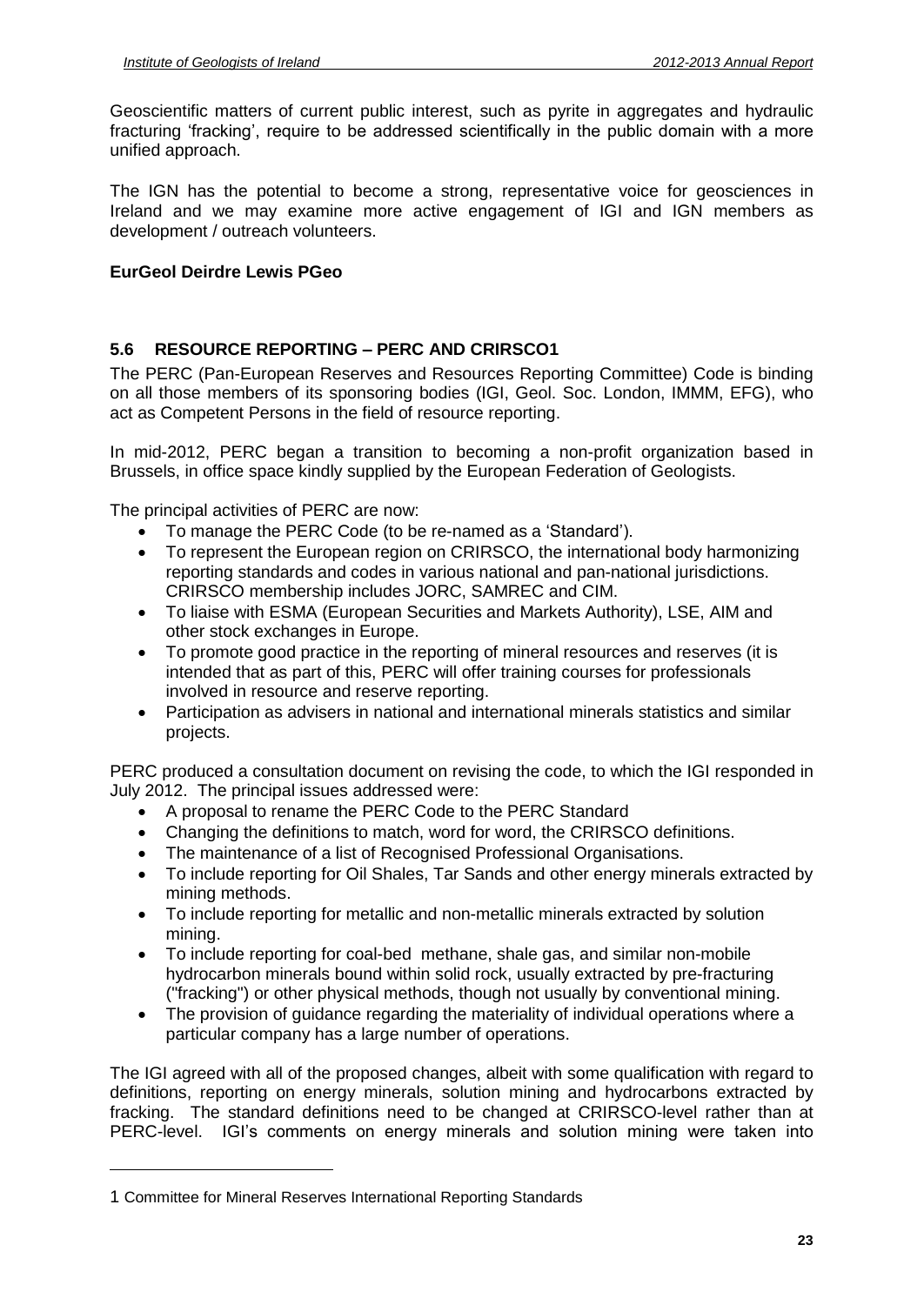consideration in the final wording, and reference to fracking methods was removed from the final draft.

The newly-organised PERC held its first committee meeting in Brussels on 15<sup>th</sup> March of this year. One of the principal actions of the meeting was to pass the PERC 2013 Standard, as outlined above. The acting chairman, Stephen Henley, stood down but was elected as Deputy Chairman. The IGI would like to recognize the enormous contribution made by Stephen during the recent transitional period.

A new committee was elected, with Eddie Bailey as Chairman. A very positive discussion took place regarding the integration of the PERC Standard with the Fennoscandian Review Board, in order to further standardize reporting right across Europe.

The IGI's representatives on PERC are Dr. Eibhlín Doyle, Andy Bowden, John Barry and Paul Gordon.

PERC documents may be viewed at [www.perc.com](http://www.perc.com)

# **EurGeol Paul Gordon PGeo**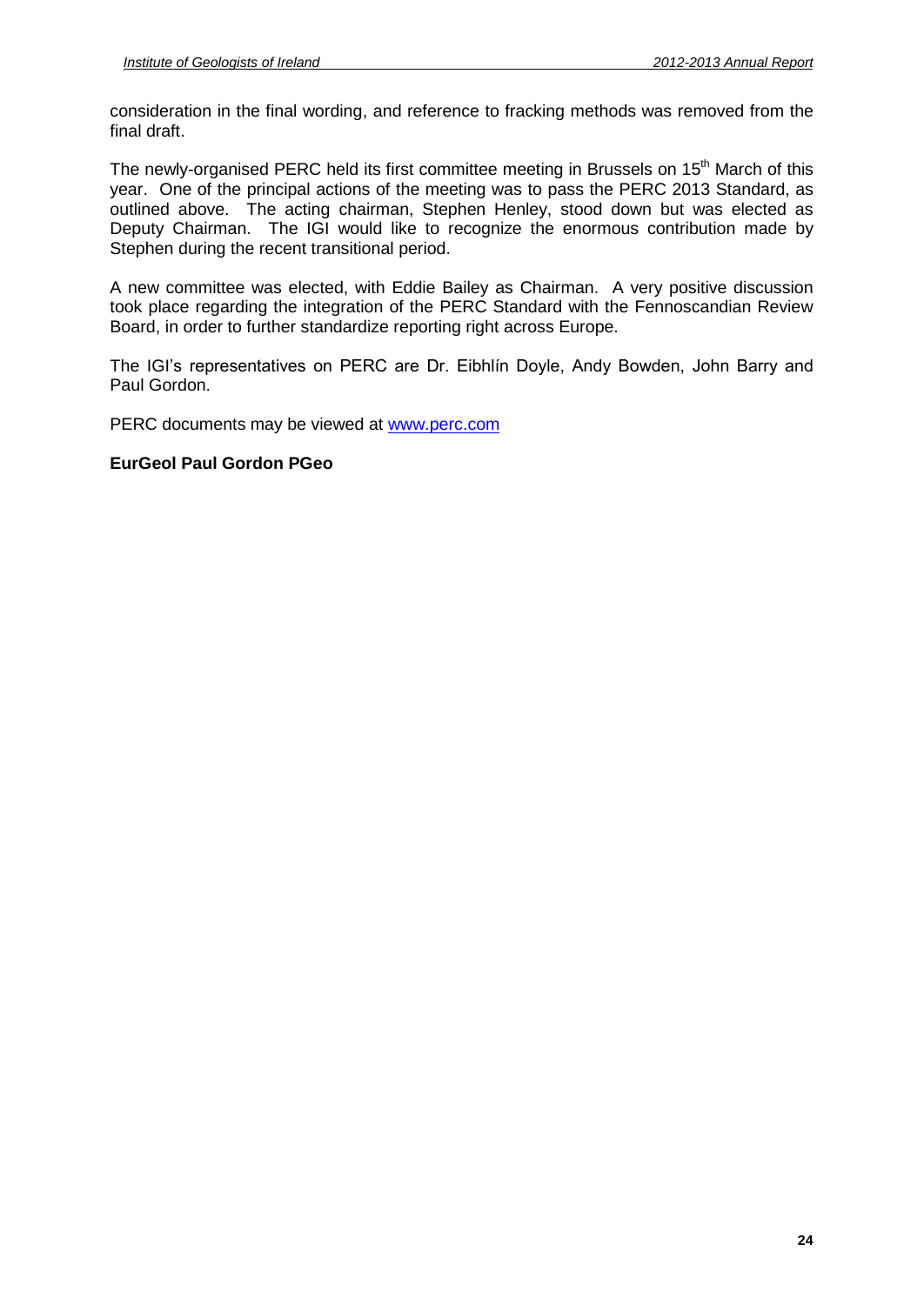# **6 INTERNATIONAL AGREEMENTS**

# **6.1 MRA WITH CANADA**

On the international front, the Board is delighted thatin March 2013, the IGI concluded our **Mutual Recognition Agreement (MRA)** with our colleagues in Geoscientists Canada, following lengthy due diligence procedures by both parties on geoscience education, codes of ethics and continuing professional education (CPD).

The MRA will allow professional members of each 'home' organisation to practice in the The Mann of the Mann of the Mann of the Mann of the MRA will allow professional members of each 'home' organisation to practice in the country, including each of the Provinces of Canada. Additionally, the MRA will allow The MRA will allow professional members of each 'home' organisation to practice in the<br>'host' country, including each of the Provinces of Canada. Additionally, the MRA will allow<br>for mutual fast-tracking arrangements for m membership of the Provinces of C<br>for mutual fast-tracking arrangements for membership of the 'host' country's organisation.

The agreement took considerable time to negotiate due to the requirement for each Provincial organisation in Canada and IGI in Ireland to agree to the terms of the MRA. Many thanks to all previous Board members and our academic colleagues for their assistance and collaboration during the due diligence process: in particular, Dr. Julian Menuge (UCD), Prof. Ben Kennedy (DIAS), Dr. John Graham (TCD), Dr. Eve Daly (UCG) and Dr. Bettie Higgs (UCC), without whom this would not have been achieved.

We plan to host a formal 'signing ceremony' in early May 2013, when the President of Geoscientists Canada, Professor Greg Finn, Vice-Provost of Brock University in Ontario, will be visiting Ireland, to mark this major milestone for both organisations.

# **6.2 OTHER MRAS**

The IGI's MRAs with the UK, South Africa, USA and Australia continue to operate successfully.

The importance of maintaining these MRAs, based on continuing professional development international nature of geological practice and the mobility of IGIís membership. (CPD) and ethically good professional practice cannot be underestimated, given the international nature of geological practice and the mobility of IGI's membership.

# **EurGeol Deirdre Lewis PGeo**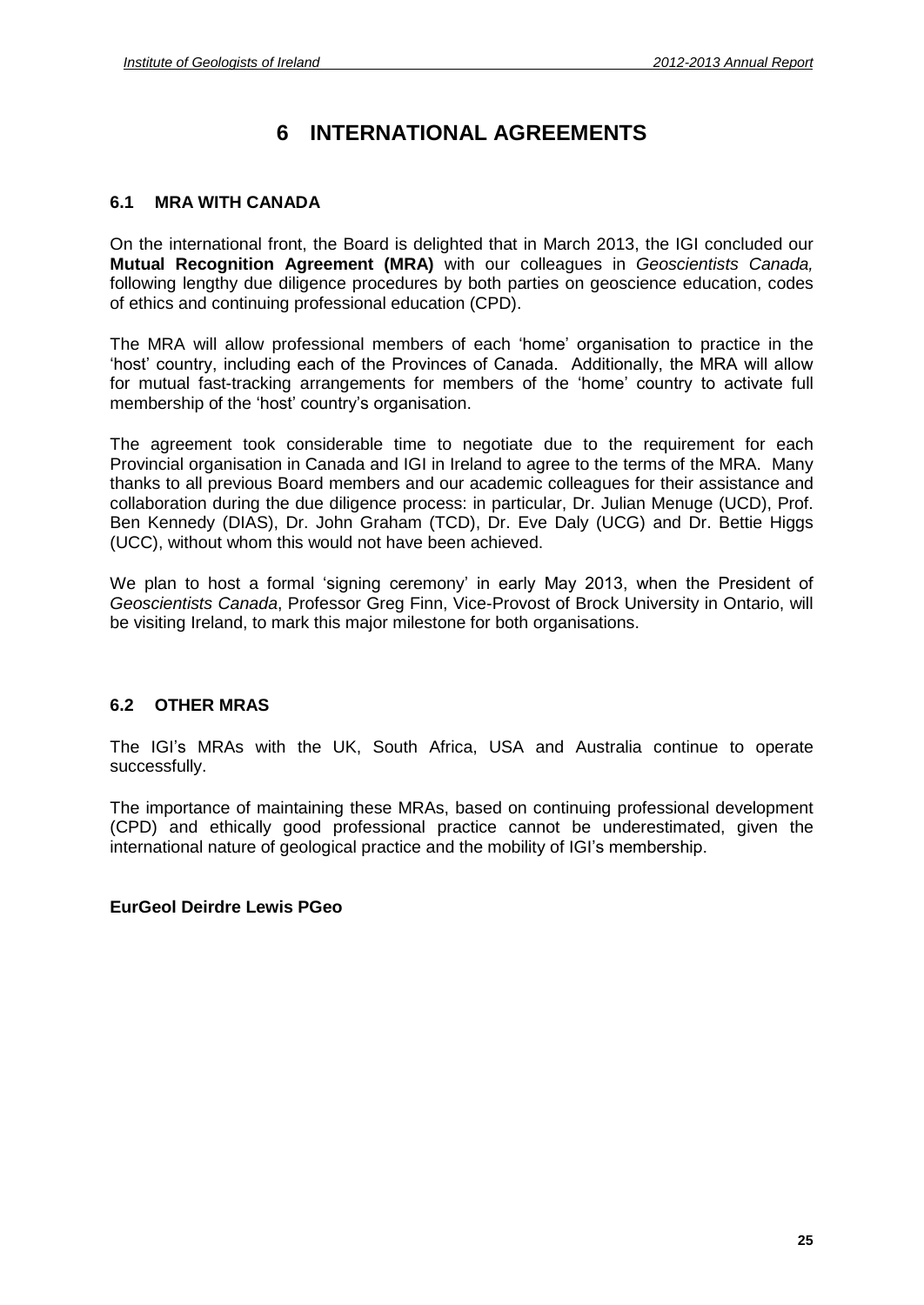# **7 NOTICE OF ANNUAL GENERAL MEETING**

Notice is hereby given that the Annual General Meeting of the Institute of Geologists of Ireland Limited will be held at **7.00 p.m. Tuesday 21 rd May 2013** at the **Geological Survey of Ireland, Beggars Bush, Haddington Road, Dublin 4** for the following purposes:

- i) To receive and consider the Directors' Reports
- ii) To receive and consider the Audited Accounts for year ended December  $31<sup>st</sup>$  2013.
- ii) To elect Directors.
- iii) To transact any other ordinary business of the Annual General Meeting.

By Order of the Board

Dr Jonathan Derham **Secretary** 

Dated April 20<sup>th</sup> 2012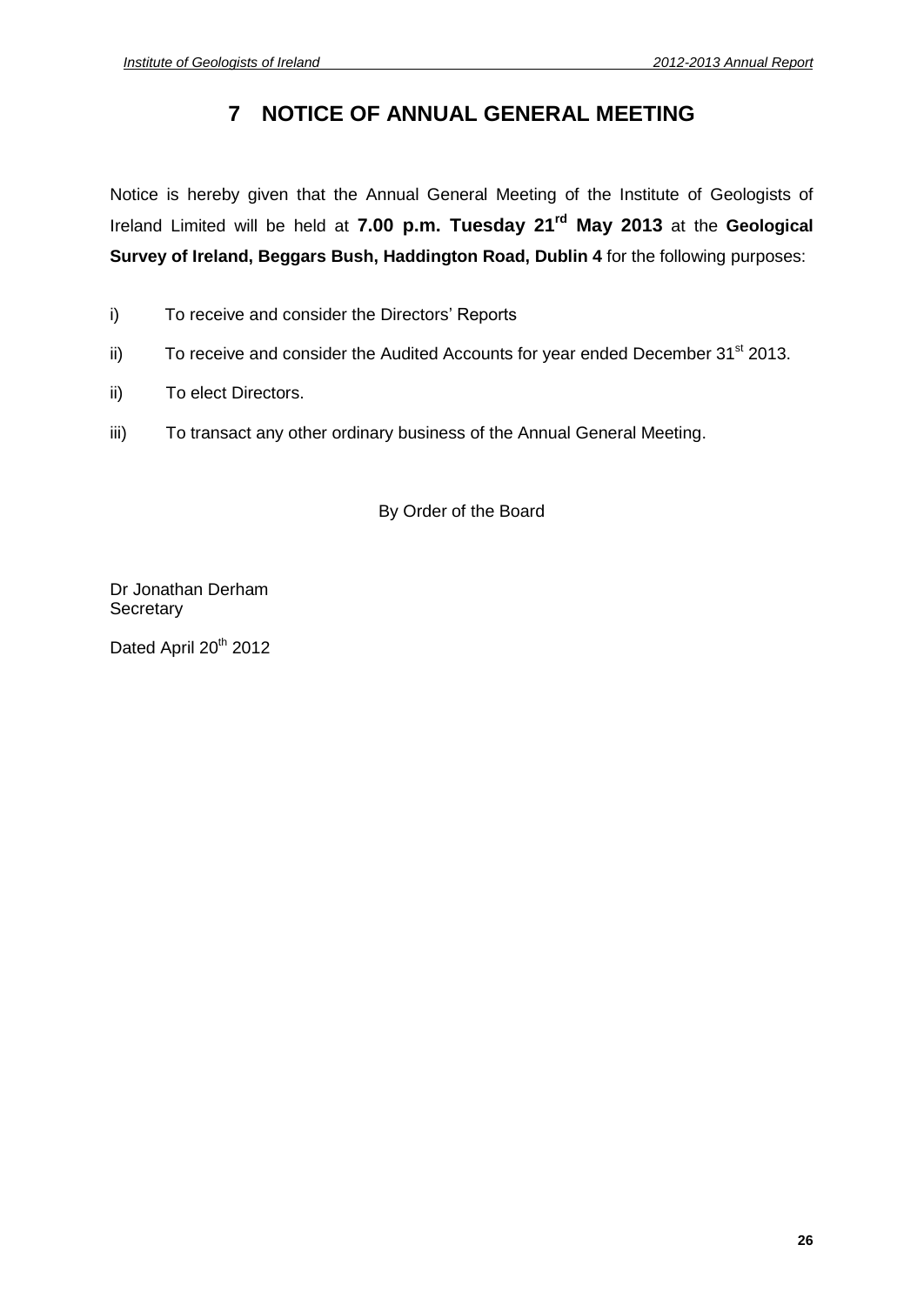# **8 NOMINATIONS FOR DIRECTORS**

The Nominations Committee, under the Chair of Dr John Kelly (immediate Past-President), has presented the following list of candidates to stand for election at the forthcoming Annual General Meeting on 21st May 2013.

# **Executive Directors**

| <b>President:</b>      | <b>EurGeol Gerry Stanley PGeo</b> | $(1st$ year of 2 year term) |
|------------------------|-----------------------------------|-----------------------------|
| <b>Vice-President:</b> | EurGeol Andy Bowden PGeo          | $(1st$ year of Term)        |
| Treasurer:             | EurGeol Paul Gordon PGeo          | $(1st$ year of Term)        |
| Secretary:             | <b>EurGeol Marie Fleming PGeo</b> | $(1st$ year of Term)        |

# **Non-Executive Directors**

| EurGeol Riccardo Pasquali PGeo        | (3 <sup>rd</sup> Year as a Board Member) |
|---------------------------------------|------------------------------------------|
| EurGeol Dr Jim Hodgson PGeo           | $(2^{nd}$ Year as a Board Member)        |
| Ms Mairéad Glennon MIT                | $(1st Year as a Board Member)$           |
| EurGeol Dr Peter Glanville PGeo       | (1 <sup>st</sup> Year as a Board Member) |
| Dr Marie Cowan MIT                    | $(1st Year as a Board Member)$           |
| <b>EurGeol Catherine Buckley PGeo</b> | $(1st Year as a Board Member)$           |

# **NOMINATIONS COMMITTEE (Comprising Past Presidents)**

EurGeol Dr John Kelly PGeo (Chair) EurGeol Kevin Cullen EurGeol Gareth Ll. Jones PGeo EurGeol Kevin Cullen<br>EurGeol Kevin Cullen<br>EurGeol Gareth Ll. Jones PGeo<br>EurGeol Dr Eibhlín Doyle PGeo EurGeol Gareth Ll. Jones PGeo<br>EurGeol Dr Eibhlín Doyle PGeo<br>EurGeol Peter O'Connor PGeo EurGeol John Clifford PGeo

No additional nominations to those above made by the Nominations Committee were received by the IGI Secretary by the deadline of Monday  $8<sup>th</sup>$  April 2013.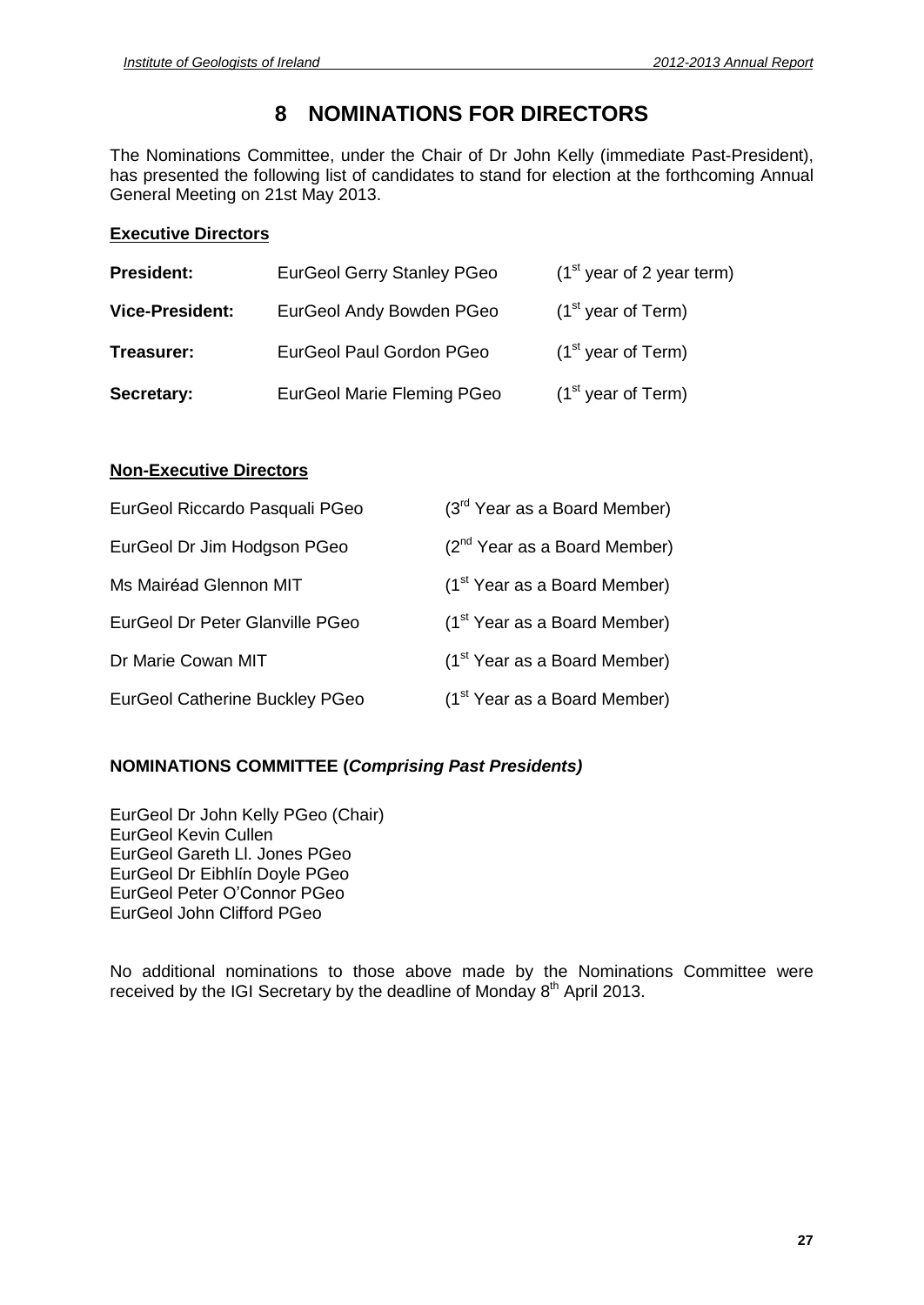# **9 IGI CORPORATE STRUCTURE**

| <b>IGI OFFICE</b>                         | New Office address to be advised in due course                                                               |  |
|-------------------------------------------|--------------------------------------------------------------------------------------------------------------|--|
| <b>WEBSITE</b>                            | www.igi.ie                                                                                                   |  |
| <b>ADMINISTRATIVE</b><br><b>SECRETARY</b> | Ms. Susan Pyne<br>admin@igi.ie                                                                               |  |
| <b>ACCOUNTS</b>                           | Ms. Ethel Stringer                                                                                           |  |
| <b>WEBMASTER</b>                          | Mr Eamonn Kelly ekelly@slrconsulting.com                                                                     |  |
| <b>AUDITORS</b>                           | Kieran Ryan & Co.<br><b>Chartered Accountants and Registered Auditors</b><br>20 Upper Mount Street, Dublin 2 |  |
| <b>BANKERS</b>                            | Bank of Ireland, College Green, Dublin 2                                                                     |  |
| <b>IGI REGISTERED</b><br><b>OFFICE</b>    | 6 Northbrook Road, Dublin 6                                                                                  |  |
| <b>COMPANY NUMBER</b>                     | 31440                                                                                                        |  |
| <b>CHARITY NUMBER</b>                     | CHY 13580                                                                                                    |  |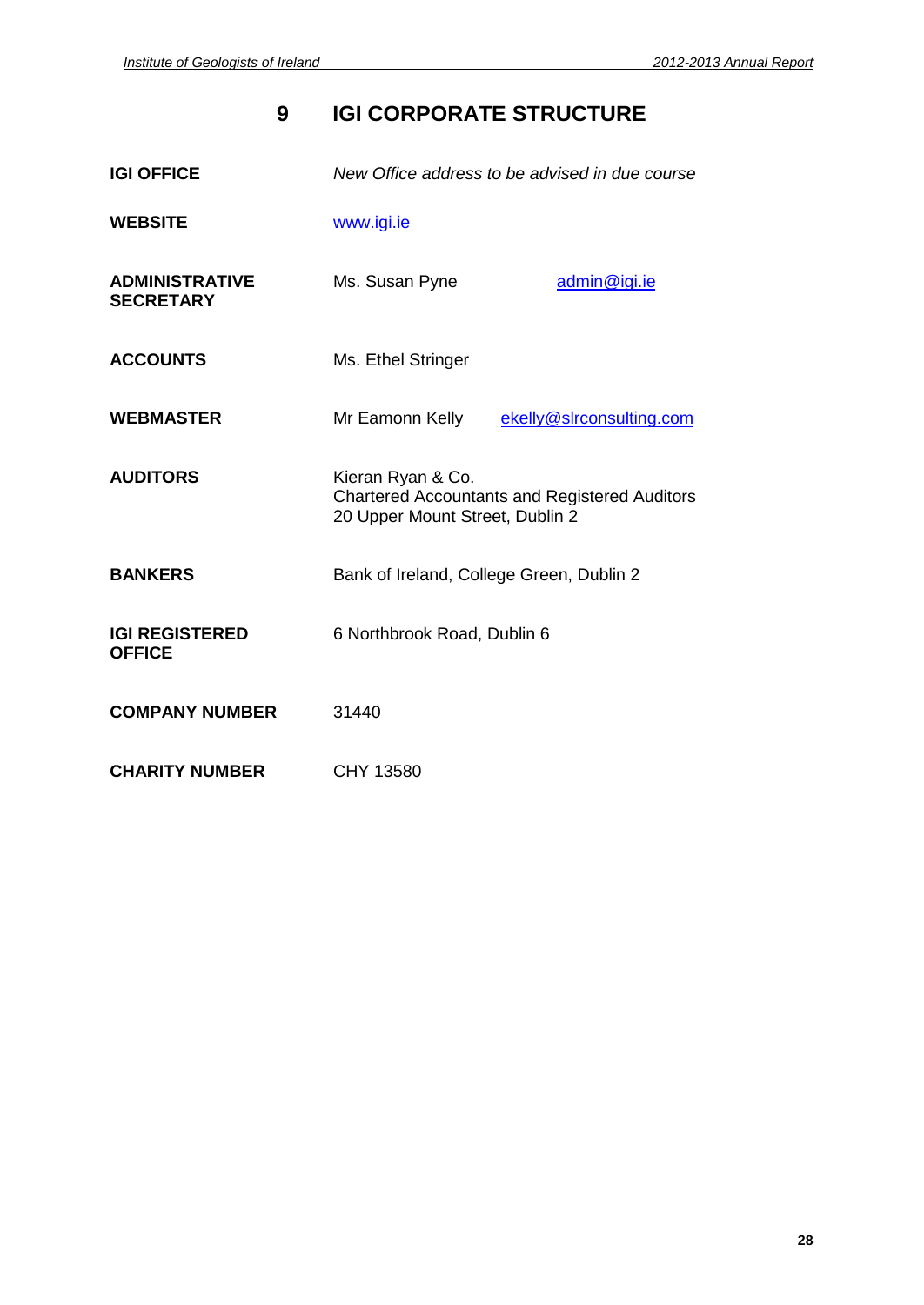# **IGI Board Members (2012-2013: Outgoing)**

# **Executive Directors**

President: EurGeol Deirdre Lewis, PGeo Vice President: EurGeol Gerard Stanley, PGeo Secretary: EurGeol Jonathan Derham, PGeo Treasurer: EurGeol Barry Balding, PGeo

# **Non-Executive Directors**:

EurGeol Riccardo Pasquali, PGeo EurGeol Andy Bowden, PGeo EurGeol Bruce Misstear, PGeo EurGeol Paul Gordon, PGeo EurGeol Marie Fleming PGeo EurGeol Jim Hodgson PGeo

# **EFG National Licensed Body**

The IGI is licensed by the European Federation of Geologists to award the professional title of European Geologist (EurGeol)

# **Standing Committees (2013- )**

# **Ethics Committee**

EurGeol Dr Jonathan Derham, PGeo (Chair, June 2013+) EurGeol Shane <sup>O</sup>íNeill, PGeo EurGeol Dr John Ashton, PGeo EurGeol Dr Matthew Parkes, PGeo

# **Disciplinary Committee**

EurGeol Dr Eibhlín Doyle PGeo (Chair) EurGeol Dr Deirdre Lewis PGeo (June 2013+) EurGeol Dr Eibhlín Doyle PGeo (Cha<br>EurGeol Dr Deirdre Lewis PGeo (Jur<br>EurGeol Nick O'Neill, PGeo

# **Nominating Committee**

EurGeol Dr John Kelly PGeo (Chair) EurGeol Kevin Cullen PGeo EurGeol Gareth Ll. Jones, PGeo EurGeol Kevin Cullen PGeo<br>EurGeol Kevin Cullen PGeo<br>EurGeol Dr. Eibhlín Doyle PGeo EurGeol Gareth Ll. Jones, PGeo<br>EurGeol Dr. Eibhlín Doyle PGeo<br>EurGeol Peter O'Connor PGeo EurGeol John Clifford PGeo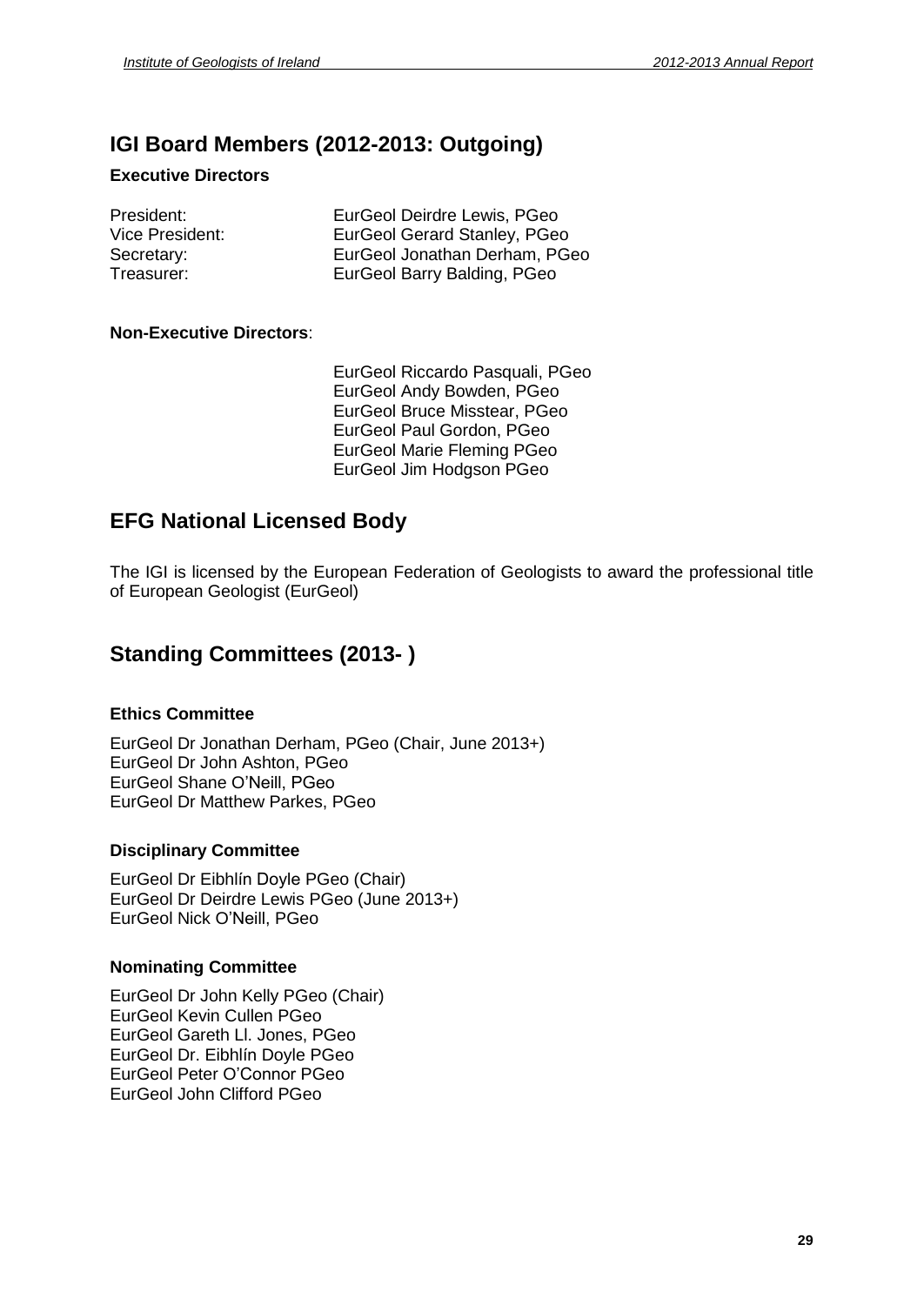# **Validation Committee**

EurGeol Morgan Burke PGeo (Chair) EurGeol Mark Conroy PGeo EurGeol David Blaney PGeo EurGeol Kevin Cullen PGeo EurGeol Sean Finlay PGeo

# **CPD Audit Committee**

EurGeol Andy Bowden PGeo (Chair) EurGeol Eugene Daly PGeo EurGeol Dr Julian Menuge, PGeo EurGeol Gareth V. Jones, PGeo EurGeol Dr Ian Somerville, PGeo

# **IGI Representation on Geoscience Bodies**

| Organisation                       | <b>IGI Representative</b>                              |
|------------------------------------|--------------------------------------------------------|
| European Federation of Geologists  | EurGeol Andy Bowden PGeo<br>EurGeol Marie Fleming PGeo |
| <b>EFG CPD Working Group</b>       | EurGeol Dr Julian Menuge PGeo                          |
| <b>EFG CCS Working Group</b>       | EurGeol Nick O'Neill PGeo                              |
| <b>EFG Disciplinary Committee</b>  | EurGeol Christian Schaffalitzky PGeo                   |
| <b>GSI Consultative Committee</b>  | Prof. Bruce Misstear PGeo                              |
| <b>GSNI Consultative Committee</b> | EurGeol Dr. John Kelly PGeo                            |
| <b>RIA Geosciences Committee</b>   | EurGeol Dr. Deirdre Lewis PGeo                         |

# **Founding Sponsoring Bodies**

The IGI was established in 1999 with the support of the following sponsoring bodies**:** The Irish Association for Economic Geology [www.iaeg.org](http://www.iaeg.org) The Geophysical Association of Ireland Www.gai.ie The International Association of Hydrogeologists (Irish Group) [www.iahireland.org](http://www.iahireland.org) The Irish Mining and Quarrying Society **[www.imqs.ie](http://www.imqs.ie)** The Geotechnical Society of the Institution of Engineers of Ireland [www.iei.ie](http://www.iei.ie)

# **Affiliated Bodies**

The Geothermal Association of Ireland [www.geothermalassociation.ie](http://www.geothermalassociation.ie)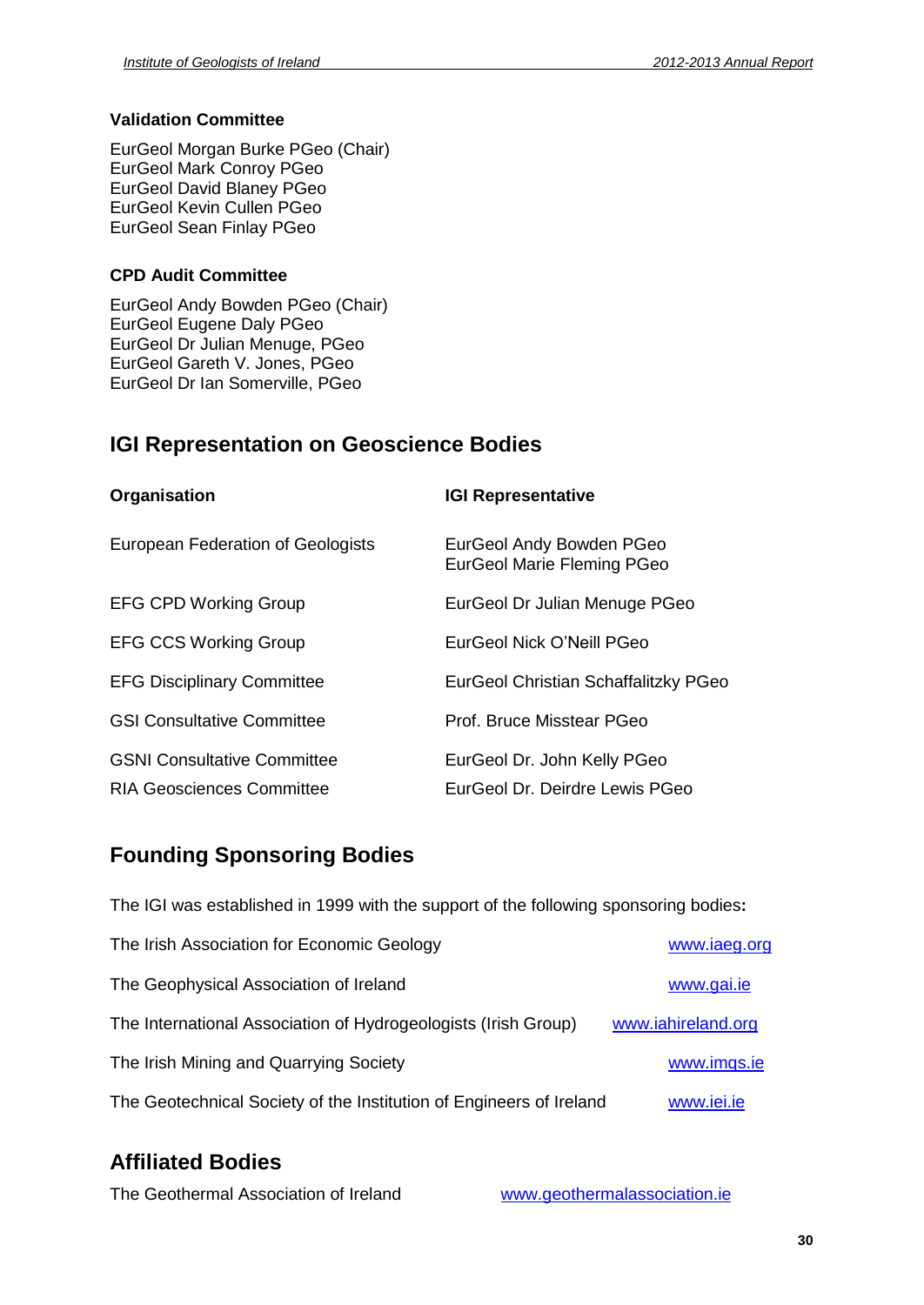# **Bodies with Reciprocal Links and/or Co-Operation Agreements**

American Institute of Professional Geologists

Australian Institute of Mining & Metallurgy (JORC Committee)

Geological Society of London

Geoscientists Canada

South African Council for Natural Scientific Professions

South African Institute of Mining & Metallurgy (SAMREC Committee)

# **Bodies Recognising PGeo (ormutually recognised equivalent)**

# **Ireland**

Exploration and Mining Division, DCMNR – required for prospecting licence work reports

Environmental Protection Agency – preferred for professional work and reports; obligatory for hydrogeological assessment of historic landfill sites Entronments in Eccesian Agency<br>hydrogeological assessment of historic landfill sites<br>Department of Education and Skills - – preferred for professional work and reports

Department of Education and Skills - – preferred for professional work a<br>An Bord Pleanála – preferred for professional work and reports

Local Authorities - preferred for professional work and reports; obligatory for hydrogeological assessment of historic landfill sites

# **Stock Exchanges**

Ireland, Dublin Stock Exchange UK, London Stock Exchange Australian Stock Exchange Canadian Securities Administrators South Africa, JSE Securities Exchange